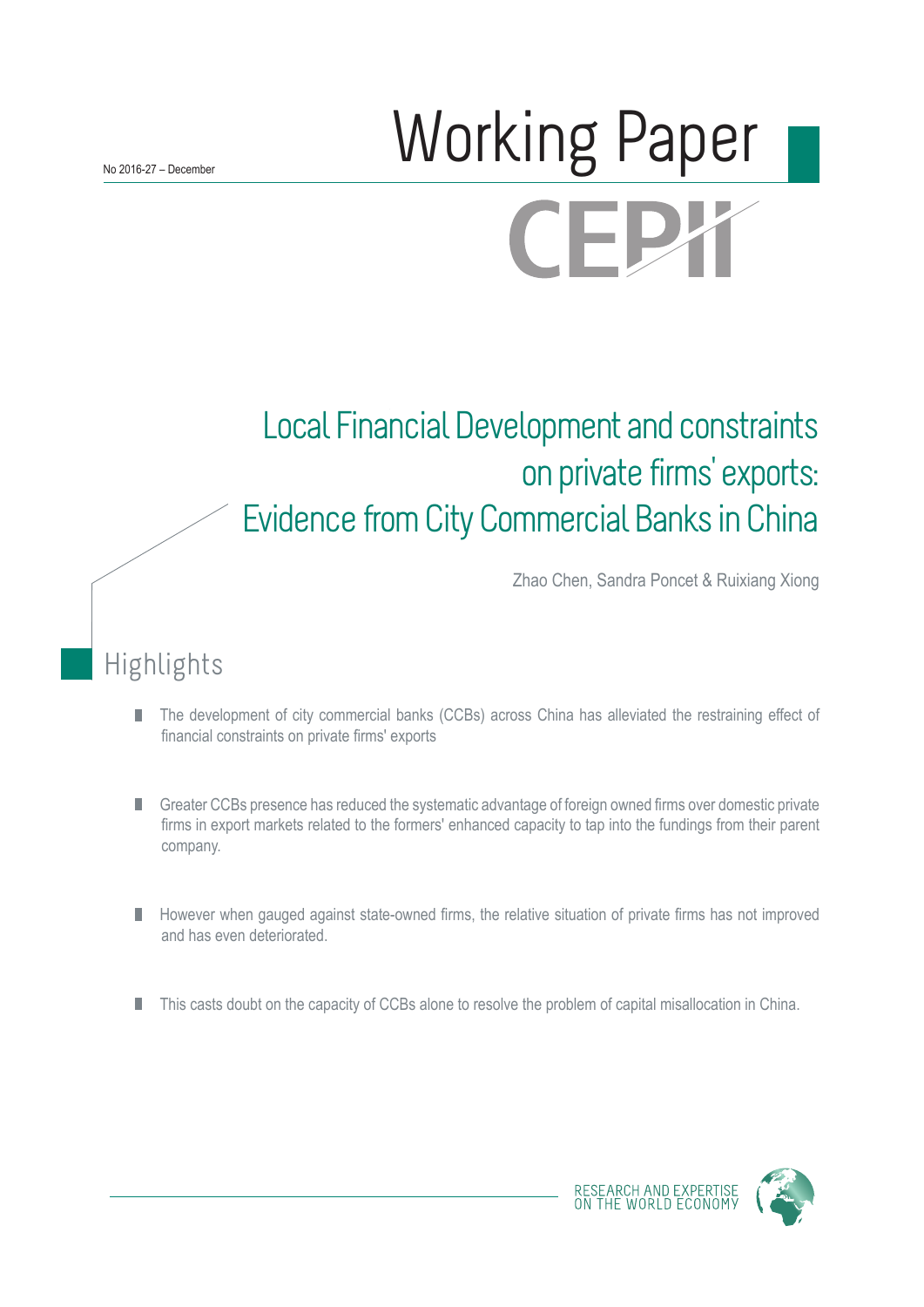# **Abstract**

We provide evidence that the development of city commercial banks (CCBs) across China has alleviated the restraining effect of China's domestic financial market inefficiency on the export activity of domestic private firms. Looking at the export behavior of 260 cities between 1997 and 2012 we confirm the well-established under-performance of domestic private firms in financially more vulnerable sectors compared to foreign affiliates in China. We show that a larger number of city commercial banks' branches raises domestic private firms' export disproportionately more in financially dependent sectors, so as to reduce the systematic disadvantage of domestic private firms over foreign-owned firms in export markets related to their greater financial exclusion. We however find that the private firms export performance has deteriorated relative to that of state-owned firms casting doubt on the capacity of development of CCBs to put an end to the systematic bias of lending in favor of the state sector.

## **Keywords**

City Commercial Banks, Local Fnancial Development, China, Financial Constraints, Export Performance.



F10, F14, F36, G32.

#### Working Paper



CEPII (Centre d'Etudes Prospectives et d'Informations Internationales) is a French institute dedicated to producing independent, policyoriented economic research helpful to understand the international economic environment and challenges in the areas of trade policy, competitiveness, macroeconomics, international finance and growth.

CEPII Working Paper Contributing to research in international economics

© CEPII, PARIS, 2016

All rights reserved. Opinions expressed. in this publication are those of the author(s) alone.

Editorial Director: Sébastien Jean

Production: Laure Boivin

No ISSN: 1293-2574

CEPII 113, rue de Grenelle 75007 Paris +33 1 53 68 55 00

www.cepii.fr Press contact: presse@cepii.fr

RESEARCH AND EXPERTISE<br>ON THE WORLD ECONOMY

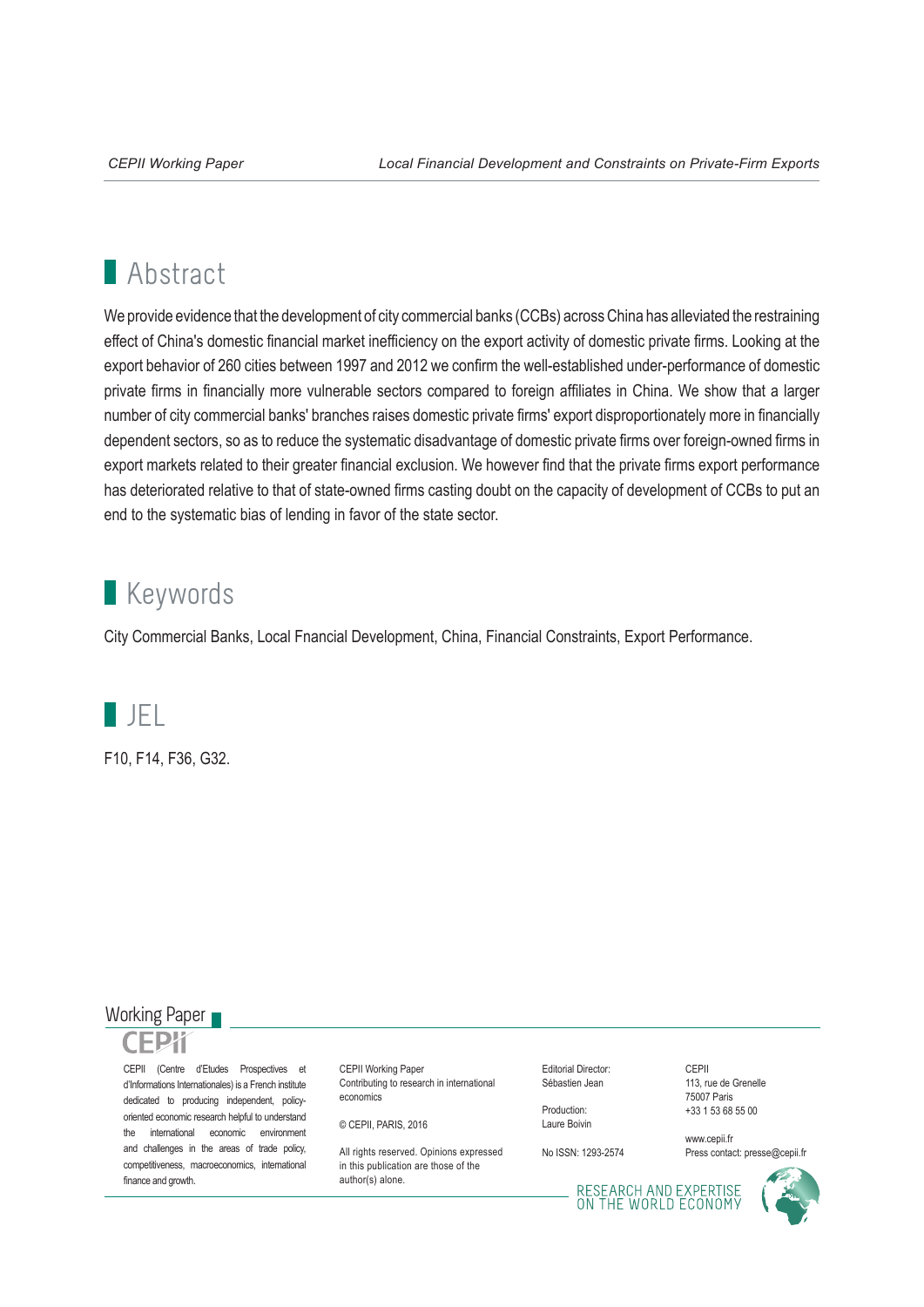#### <span id="page-2-0"></span>Local Financial Development and Constraints on Private-Firm Exports: Evidence from City Commercial Banks in China

Zhao Chen<sup>∗</sup> , Sandra Poncet† and Ruixiang Xiong‡

#### 1. Introduction

China's banking sector has undergone substantial restructuring in recent decades in an attempt to move away from its notoriously inefficient State-centered system (Dollar and Wei, 2007). Various rounds of reforms have focused on the commercialization of the four national State-owned banks that continue to dominate the banking sector. The latest ingredients to their convulsive restructuring include the injection of new capital, the divestment of pervasive Non-Performing Loans, the introduction of strategic private and foreign investors, and public listing on domestic and foreign stock exchanges (Lin et al.,  $2015$ ).<sup>1</sup> A no-less ambitious parallel approach pursued by the Chinese authorities consists in allowing the entry of successive waves of new types of financial institutions. A great deal of attention was given to the entry of foreign banks following China's entry into the WTO (Lai et al., 2016, Lin, 2011; Lin and Zhang, 2009). However their combined share of Chinese banking assets was only 1.3% in 2015, limiting their potential impact.

The growth of the now 133 City Commercial Banks (CCBs), which started in the mid 1990s, was much more substantial: they now account for 11.4% of Chinese banking assets. As the name suggests, city commercial banks were originally allowed to operate only within the city from which they originated. However, since 2004, they have been authorized to expand outside their home area. Their fast growth, better management and innovative behavior are the driving forces behind the mounting effective market competition between banks (Lin et al., 2015; Ferri, 2009). In contrast to the national State-owned banks, whose lending remains focused on notoriously inefficient State-owned enterprises, CCBs target the growing demand for investment loans from local small and medium-sized enterprises, which have been the main engine of China's rapid economic growth. This suggests an improvement in the famous misallocation of capital in China (Hsieh and Klenow, 2009, Brandt et al., 2013). However, to our knowledge there has been no empirical work on this issue. This paper tries to fill this gap.

The inefficiency of China's financial system mainly stems from non-market distortions resulting from government policies (Dollar and Wei, 2007; Allen et al., 2005). The State-dominated banking system allocates credit mainly to support the development of State-owned enterprises (SOEs), while the development of private enterprises has been

<sup>∗</sup>China Centre for Economic Studies, Fudan University, E-mail: zhaochen@fudan.edu.cn

<sup>†</sup>Paris School of Economics (University of Paris 1) and CEPII, E-mail: sandra.poncet@univ-paris1.fr.

<sup>‡</sup>Corresponding author: Business School of Xiangtan University, E-mail: xrx\_1@163.com.

<sup>&</sup>lt;sup>1</sup>Despite those reforms and the new market-based regulatory framework, the distribution of credit by the four State-owned banks seems to have remained largely policy- rather than commercially-motivated (Podpiera, 2006; Park and Sehrt (2001).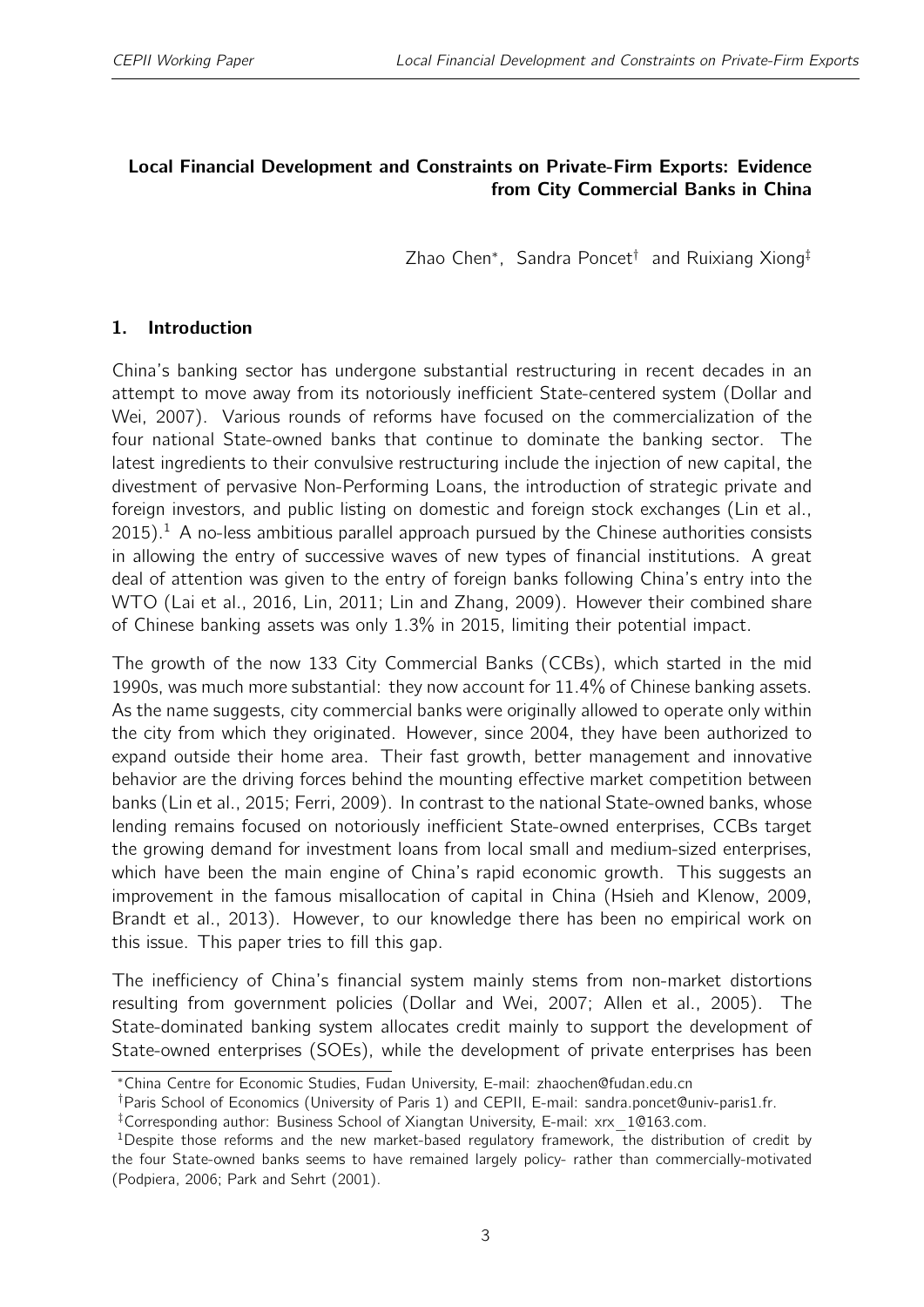impeded (Chen et al., 2016). One stylized fact in China's malfunctioning banking system is an ownership bias in lending, discriminating against domestic private firms. These credit constraints faced by Chinese private firms have been manifested in the systematic under-performance of private firms, especially in financially-dependent sectors, compared to firms with foreign ownership that can access foreign capital markets or funding from their parent companies, (Manova et al., 2015). We here ask whether the growth of CCBs has helped reduce this performance gap.

Our analysis of the repercussions of local financial development in China exploits data on sectoral exports for 260 cities between 1997 and 2012. We ask whether the development of city commercial banks across China has alleviated the constraints from China's domestic financial market inefficiency on the export activity of domestic private firms. Our estimation strategy follows a large empirical literature pioneered by Rajan and Zingales (1998), identifying the effect of credit frictions via geographical variation in financial development and sectoral variation in financial vulnerability (Manova, 2013). A number of heterogeneous-firm trade models with financial frictions support the use of export data to detect financial constraints and track their change over time (Chaney, 2016; Manova, 2013). These models formalize the intuition that if financial development helps tilt growth towards financially-dependent industries, $2$  then the impact of development should be accentuated for export growth, as export-market access is more demanding in terms of external finance due to fixed entry costs, delays in cross-border transit and greater risk.

We first build on Manova et al. (2015), who use 2005 data to show that Foreign-firms, especially fully-foreign firms, suffer fewer financial constraints in China, possibly because they can access foreign capital markets or can obtain funding from their parent companies. We confirm this diagnostic over our data period (1997-2012): foreign affiliates and joint ventures exhibit better export performance than do domestic private firms in financiallyvulnerable sectors. Our evaluation of the ongoing financial reforms in China tests the prediction that greater financial-system efficiency should affect the export structure of private firms, with the most-dependent sectors being disadvantaged in environments with greater distortions, but benefiting more from greater financial-system efficiency.

Our key contribution is our focus on one specific component of the ongoing restructuring of China's banking sector: the emergence of city commercial banks. CCB development in a city is measured by the number of local branches. Our main variable of interest is the interaction of CCBs with sectoral financial vulnerability. We identify the loosening of credit constraints with Chinese financial reform by seeing how the comparative export disadvantage of private firms in financially-vulnerable sectors falls with local CCB presence.

Our baseline results show that domestic private firms' export performance rose faster in sectors with greater financial vulnerability when there were more CCBs, hence dampening the systematic disadvantage (via financial exclusion) of domestic private firms compared to foreign-owned firms in export markets. The development of CCBs then seems to have relaxed the financial constraints that weigh on local private firms. However, when using State-owned firm export performance to gauge the sensitivity of private-firm exports to financial frictions, we find that the relative performance of private firms has worsened. Hence, while CCBs appear to have extended lending to private firms, thus promoting a

 $2$ In the following we refer interchangeably to financially-dependent and financially-vulnerable sectors.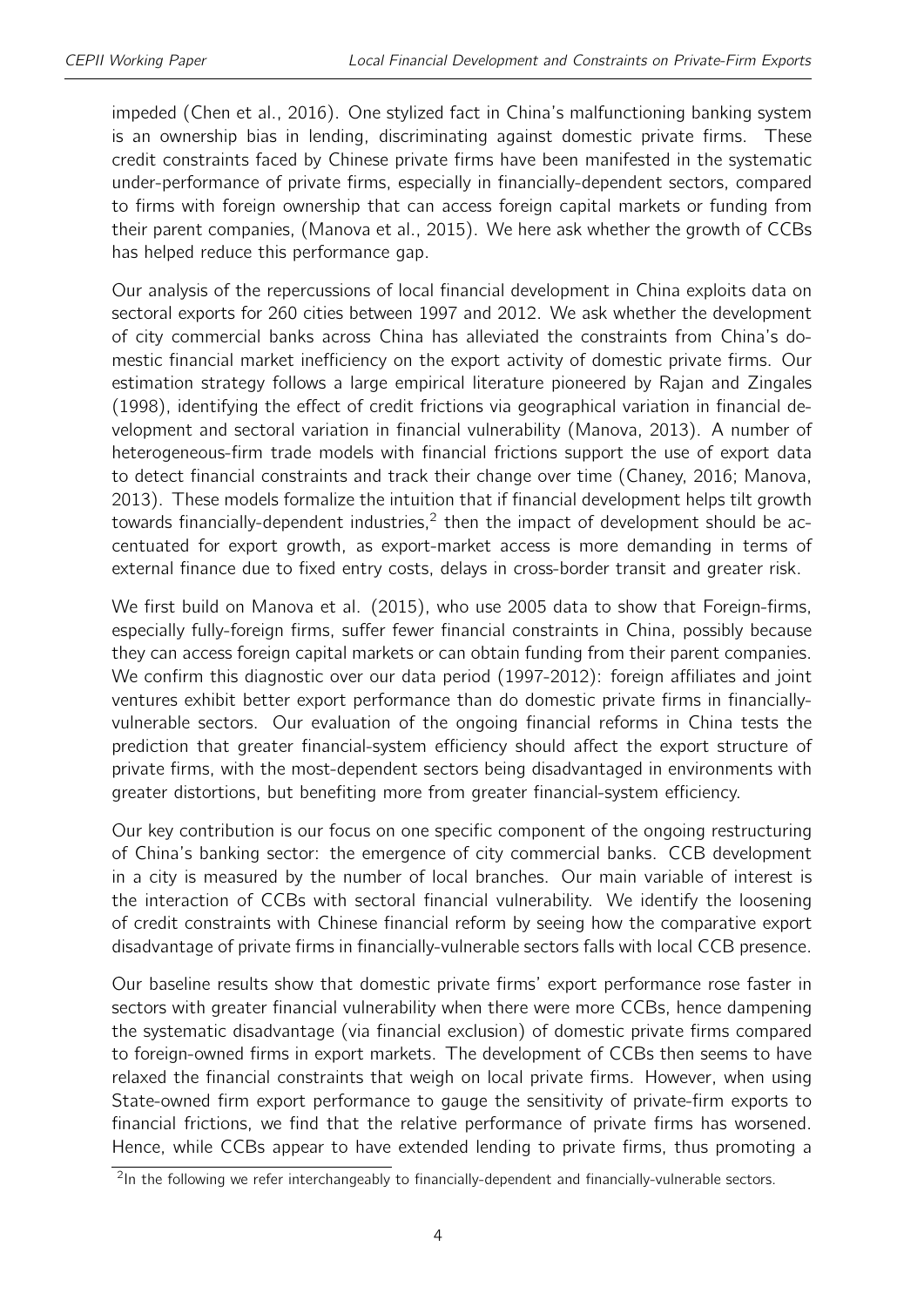reallocation of their export activity to sectors with greater capital requirements, they have not reversed State firms' preferential access to financing. The local financial development introduced by city commercial banks has not put an end to the systematic lending bias in favor of the State sector. These results are robust to controlling for the inclusion of fixed effects accounting for time-varying shocks to the city or the sector in a way that is specific to firm type, controls for confounding factors such as the credit-constraint relaxing effects of economic development, foreign presence or foreign-bank entry, and the use of alternative proxies for financial vulnerability.

We make three contributions to the literature. First, we are the first to our knowledge to evaluate the effect of local bank availability on domestic private firms in China. Our analysis adds to the emerging literature showing the importance of within-country variation in financial development, notably in developing countries (Guiso et al., 2004; Kendall, 2012; Fafchamps and Schündeln, 2013). Only few papers have looked at the outcomes of Chinese financial reforms in terms of spatial heterogeneity with respect to local bank presence, and most have used measures of financial development at the level of the 31 Chinese provinces. Our count measure of city commercial bank branches provides much more spatial variation over a long period (1997-2012), and directly picks up the effect of new financial institutions to reform banking.[3](#page-2-0)

Second, previous work has also struggled with the endogeneity of financial development. Our identification strategy interacts the financial-development measure with sectoral financial vulnerability, and further with dummies for firm-ownership type. We in particular do not require that the development of CCBs be exogenous to financial constraints. Our conclusions would in fact be strengthened under the likely scenario that CCBs developed in response to controls over, and deficiencies in, the State-banking sector (Girardin and Ping, 1997). Our panel of city-product-year export flows by firm type also allows us to control for city-year and product-year fixed effects, so that the estimated coefficients do not reflect particular shocks to cities or sectors in a given year.

Third, existing research on Chinese financial reform has mostly concentrated on the outcomes of GDP and productivity (Guariglia and Poncet, 2008; Lai et al., 2016; Wang, 2015). Despite the growing evidence on the link between financial development and export performance, and the role of trade as an engine for development in China, very little work has explicitly related banking reform to Chinese exports. Our focus on private firms is especially relevant here, as their exports grew at the impressive annual rate of 90% between 1997 and 2012, five times the average growth rate of Chinese exports. Our findings on the positive role played by CCBs with respect to the key Chinese export sector sheds light on an effective policy tool that can consolidate the benefits of Chinese economic opening.

In addition to the contributions cited above, our work relates to two other literatures. First, we provide an additional test of the well-known hypothesis that financially more-developed

<sup>&</sup>lt;sup>3</sup>The standard measure of provincial banking efficiency is the market share of banks other than the four State-Owned Commercial Banks (SOCBs).This is only available up to 2004 (Guariglia and Poncet, 2008; Jarreau and Poncet, 2014). In Lai et al. (2016), which looks at the productive gains from the opening up of regions to foreign-bank entry, the key variable is a dummy for the restrictions on foreign banks being lifted.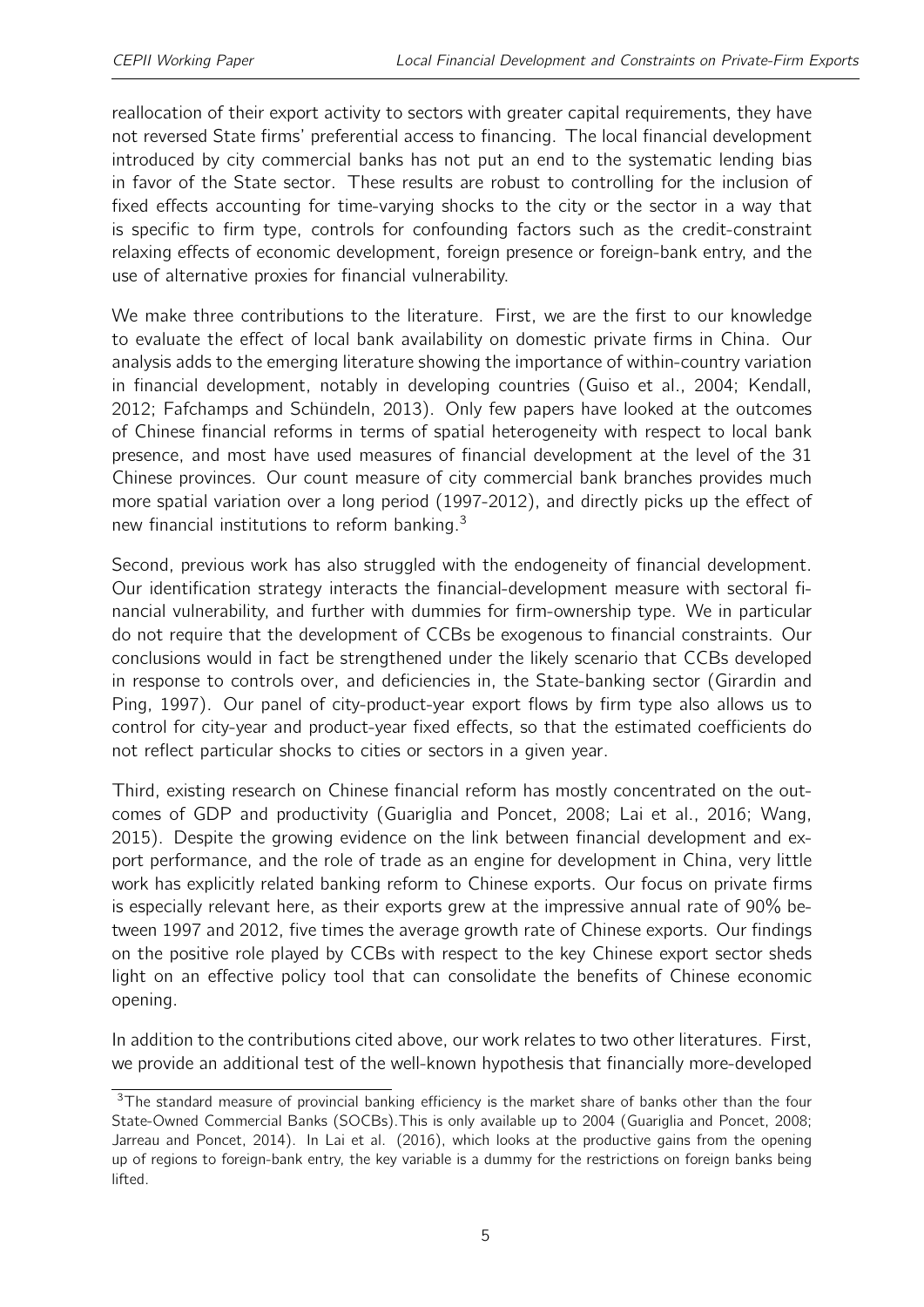countries export relatively more from financially more-vulnerable industries (Beck, 2002; Manova, 2013). As we rely on regional variations within one single country (China), our identification strategy of comparing Chinese cities avoids the problem of omitted legal and institutional-system variables that arises in cross-country analysis. Second, we are in line with the empirical finding that FDI may relax domestic firms' credit constraints (Harrison et al., 2004), notably in the Chinese context of State intervention in finance (Guariglia and Poncet, 2008). China's financial repression has made it difficult for domestic private firms to enter into contracts with foreign buyers, creating fertile conditions for foreign firms to extend equity financing instead (Huang, 2003). We find that the role of FDI in mitigating the debilitating effect of malfunctioning national State-Owned Commercial Banks on private exports falls as CCBs expand.

As we consider the emergence of city commercial banks, we effectively study a part of what Ferri (2009) refers to as the "New Tigers". Our finding that CCBs are beneficial for private domestic firms are in line with those in Ferri (2009) of better average performance of new banks compared to State-owned commercial banks that are burdened with non-performing loans from unprofitable State-owned enterprises. Our conclusion that CCB presence does not prevent preferential lending to State firms also resonates with the conclusion in Ferri (2009) that the "New Tigers" cannot by themselves solve China's deep-rooted financial inefficiency, as State-owned commercial bank reform is necessary for better banking in China.

The remainder of this article is structured as follows. In the following section we describe China's banking sector and the emergence of city commercial banks. Section 3 presents our data and financial-dependence indicators, and provides evidence that credit constraints restrict private domestic firms' export activity. Section 4 sets out our empirical strategy to analyze the effects of city commercial banks, and discusses the empirical results and robustness checks. The last section concludes.

#### 2. China's financial banking system: the emergence of city commercial banks

This section provides a short background to the evolution of China's financial system and the reform giving rise to city commercial banks (CCBs). This helps us to understand why the number of CCB branches in a city can be seen as a proxy for the liberalization of the local financial sector in China.

## 2.1. China's State-dominated banking sector

A number of waves of reforms have diversified the monolithic system that prevailed before 1979, when the People's Bank of China, owned and controlled by the central government, served as both the central bank and a commercial bank. A first step in the early 1980s consisted in moving the commercial transactions of the PBOC to four newly-established State-owned banks (SOBs): the Bank of China, China Construction Bank, the Agricultural Bank of China, and the Industrial and Commercial Bank of China. As indicated by their names, these four banks, which remained wholly-owned by the State until 2005-06, served mainly as policy-lending tools for the government (Lin et al., 2015).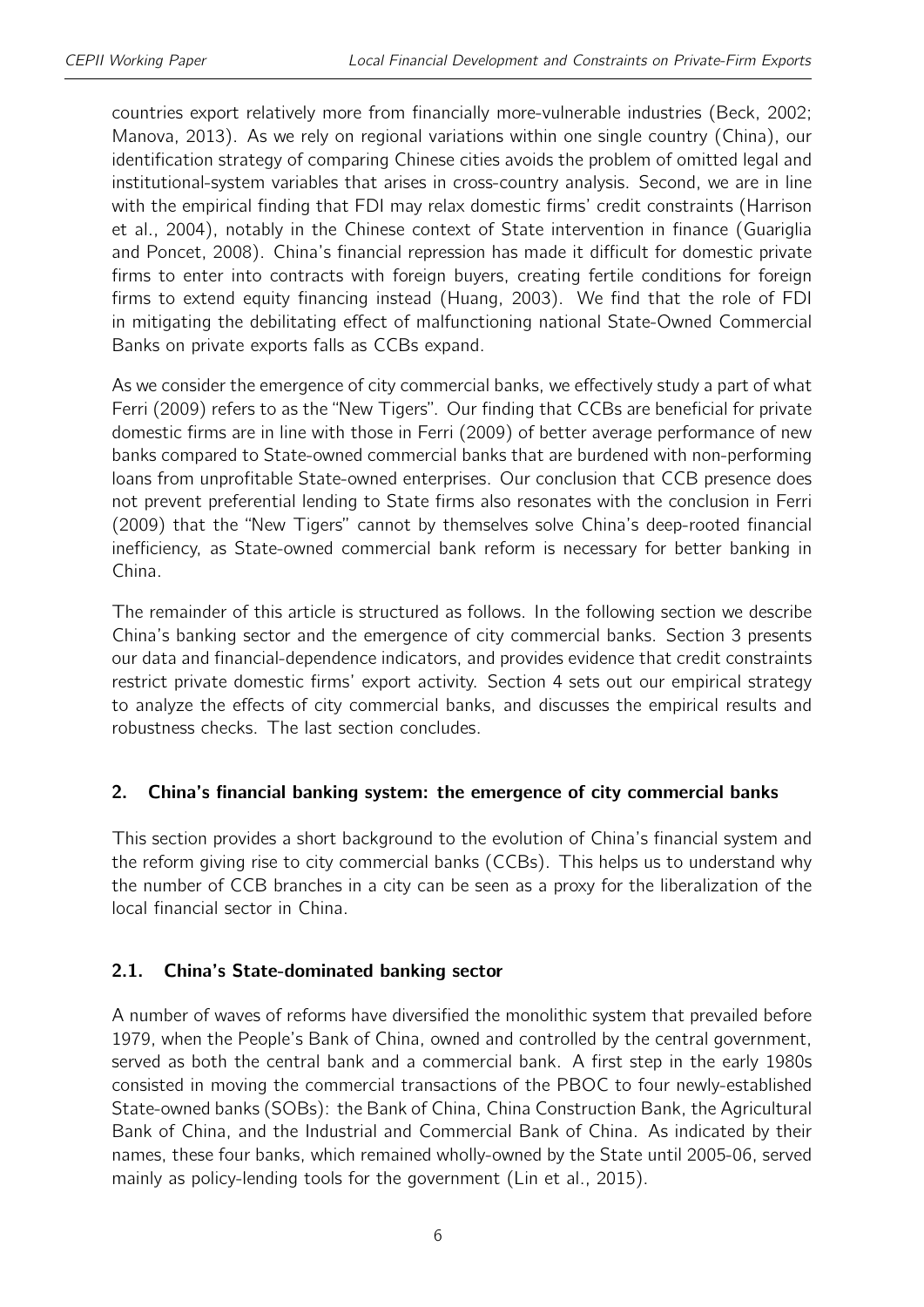A major reform was initiated in 1994, when the central government decided to separate policy banks from commercial banks, and established three policy-lending banks (the Export-Import Bank, the Agricultural Development Bank and the China Development Bank) to take over government policy lending by the four specialized State-owned banks, which were officially renamed as State-owned commercial banks (SOCBs). Despite the new market-based regulatory framework the lending practices of the four SOCBs failed to improve (Podpiera, 2006; Park and Sehrt, 2001). These remained less determined by the analysis of the associated risks than the identity of the borrower, so as to ensure that public enterprises and local authorities had access to bank loans. The SOCBs' bad governance and excessive focus on notoriously inefficient State-owned enterprises generated a considerable burden of non-performing loans, and triggered a number of recapitalization rounds and bail-outs (Fu and Heffernan, 2009; Lin, 2011).

More recent reform efforts to improve banking came about after China's WTO entry in 2001. As part of the accession deal China committed to the gradual entry of foreign banks. Looming market competition among banks pushed the central government to corporatize the four State-owned banks. The regulatory framework evolved to reduce the influence of local governments, liberalize controls on interest rates and credit, and reinforce bank supervision. From 2003, the balance sheets of SOCBs were strengthened with non-performing loans being written off and massive capital injections. Public listing was organized the following years on the Shanghai and Hong Kong stock exchanges, introducing minority private and foreign ownership of their capital. The objective of this "equitization" process was twin: capital provision, but especially improved management practices. There is only little vidence of this latter change: the literature finds no obvious improvement in efficiency after foreign investment and the regulatory change (Zhang et al., 2016; Fu and Heffernan, 2009).

## <span id="page-6-0"></span>2.2. The rise of new actors: City Commercial Banks

Another facet of Chinese banking reforms relates to rising competition from domestic financial intermediaries other than the big SOCBs. A variety of new bank types started to appear in the Chinese financial system in the mid-1980s, including urban and rural credit cooperatives, trust and investment companies, financial companies, and other institutions. Their role remained nevertheless minor for the most part of the 1990s. At the launch of the 1994 reform, State-owned banks held 80% of the total deposits and loans in the banking system. The most important changes include the development of Urban Credit Co-operatives (UCCs), later turned into city commercial banks, and the establishment of new banks, notably the creation of the current dozen national and regional joint-stock commercial banks, eight of which have foreign investors.[4](#page-2-0)

The Urban Credit Co-operatives were the most dynamic of the new financial institutions to emerge in the mid-1980s. Their comparative advantage in using local information, monitoring and enforcing sanctions on borrowers allowed them to better circumvent the traditional information asymmetry than national State-owned banks (Girardin and Ping,

<sup>&</sup>lt;sup>4</sup>The ioint-stock banks emerged through restructuring the former wholly state-owned entities. The government often maintained majority ownership of the stock but allowed the ownership structure to embrace private (including foreign) capital. Six banks operate on a regional basis (mostly in the coastal area).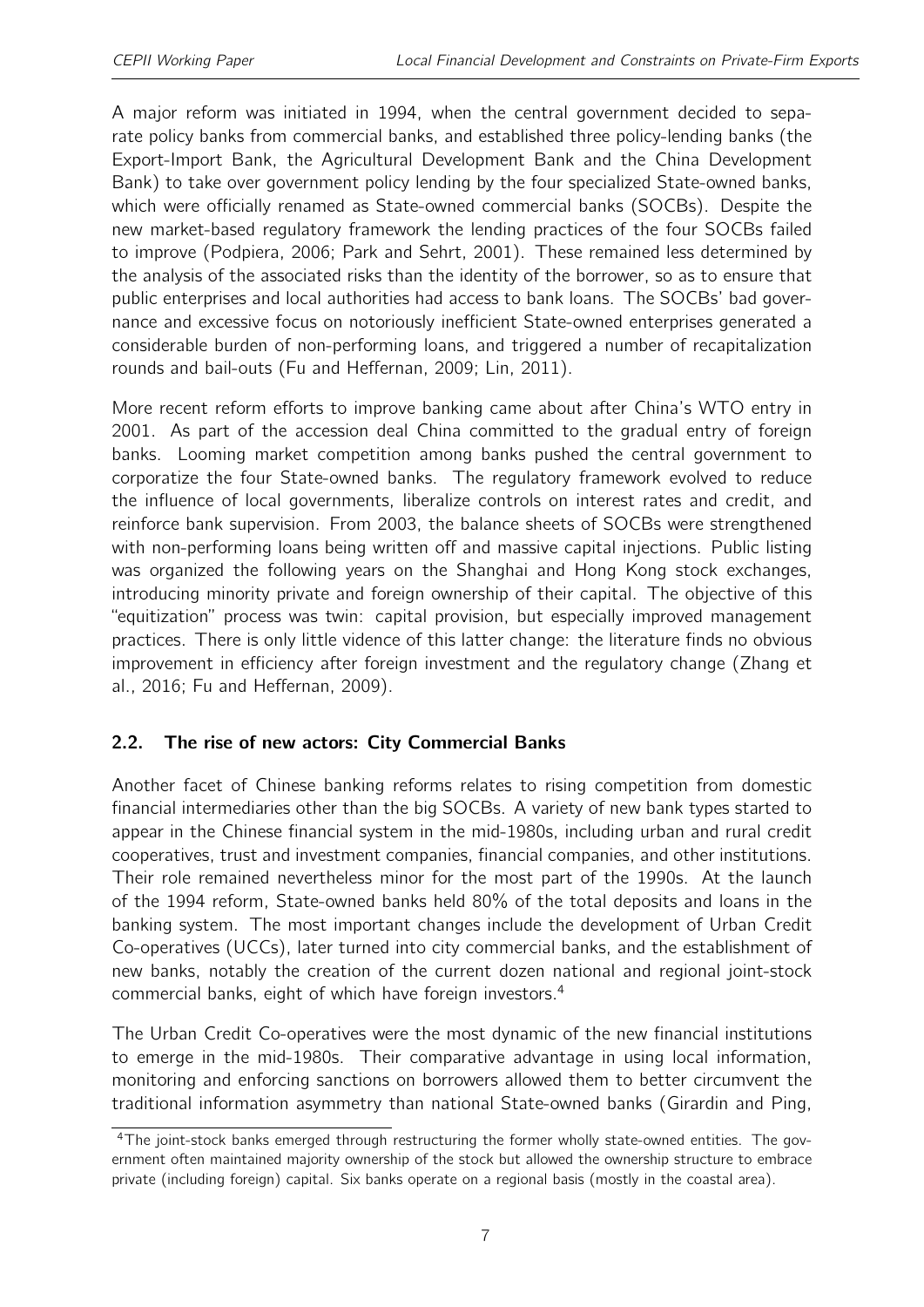1997). They were also subject to less regulation, and hence fewer of the inherent deficiencies, than the big State-owned banks. They responded well to the growing demand for investment loans by enterprises, both in the State and non-State sectors.

However, mismanagement and excessive risk-taking progressively built up due to the lack of supervision. These excesses prompted the authorities to launch a restructuring process in 1995 consisting in both standardizing the UCCs and merging them into new Urban Co-operative Banks. The Urban Cooperative Banks were set up after balance-sheet risks were reduced through bad-asset stripping and capital injection, notably by local governments. These measures intended to address concerns over high administrative costs due to sub-optimal scale and ensure an appropriate share-holding structure and compliance with business-prudency rules. The State Council's Official Announcement in 1995 states that urban cooperative banks should be established in steps, with first experiments in Beijing, Tianjin, Shanghai and then expansion to another 3[5](#page-2-0) large and medium cities.<sup>5</sup> The capital structure of UCBs was set up so as to have local governments play a sig-nificant role, but also to include shares from urban enterprises and residents.<sup>[6](#page-2-0)</sup> Although the CCBs were typically used by local governments to handle local projects and programs, the stated goal in the State Council's Official Announcement in 1995 was also to serve the local economy, especially small and medium urban enterprises. In 1998, the Urban Cooperative Banks were renamed city commercial banks (CCBs). The CCBs differ from the SOCBs in one important dimension: they have many shareholders. Although some of these shareholders may themselves be in the public sector, or belong to either the public administration or the SOE system, the plurality of shareholders encourages better corporate governance and performance, as it significantly reduces political interference in bank business (Ferri, 2003; Ferri, 2009).

The growth of CCBs reflects the government's efforts to liberalize and reform the banking sector. At first city commercial bank business was confined to the urban districts of their home city. From 2006 onwards some CCBs that met certain size and experience conditions were allowed to open branches in other cities in their home province,<sup> $7$ </sup> and even in other cities in other provinces.<sup>[8](#page-2-0)</sup> In 2007 CCBs were allowed to expand their operations to nonurban areas, further entering into head-on competition with traditional financial actors. These successive reforms alleviated the geographic banking segmentation that was one of the main restrictions to the CCBs' ability to effectively compete with State-owned commercial banks. They also prompted a series of mergers and reorganization intended to address another CCB weakness: their smaller size. Starting in 2005, a number of CCBs

<sup>&</sup>lt;sup>5</sup>The official "Notice of the State Council on the Establishment of Urban Cooperative Banks" is accessible online at: http://govinfo.nlc.gov.cn/gzsfz/zfgb/199510/201108/t20110818\_959535.html?classid=363.  $6$ The share arrangements are that the local-government share should be about 30%, while a single legal entity cannot hold a share of over 10% and single person cannot hold a share of over 2%. See the official 1997 notice from the People's Bank of China: "Provisions on the administration of Urban Cooperative Banks", accessible online at: http://www.chinalawedu.com/news/1200/22016/22021/22172/2006/3/ji98562828202523600256- 0.htm.

<sup>&</sup>lt;sup>7</sup>The conditions for opening branches in other cities in the same province include: being in existence for over three years with total assets of at least 15 billion Yuan; registered capital (paid in capital) of at least 500 million Yuan; a capital-adequacy ratio of of at least 8%; and a core capital-adequacy ratio of at least  $4\%$ .

<sup>&</sup>lt;sup>8</sup>Stricter conditions apply for opening branches outside of the home province.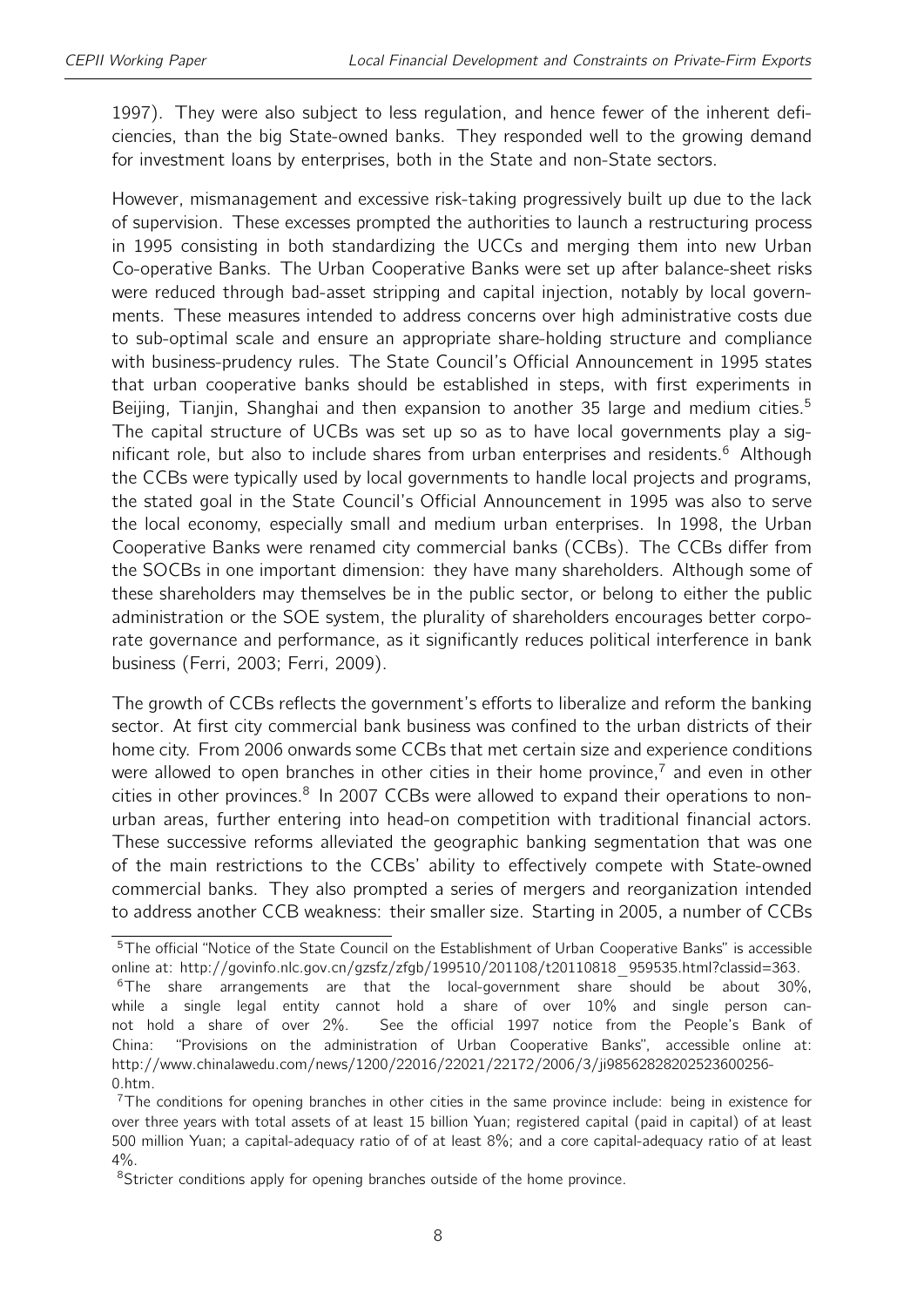merged so as to create larger entities. This restructuring continued as the government encouraged qualified domestic and foreign strategic investment in the CCBs, and even allowed some of them to make an initial public offering on the Hong Kong Stock Exchange.

Table [1](#page-8-0) sets out the historical evolution of the Chinese banking sector. The market share of the State-owned commercial Banks has declined steadily, with their combined share of banking assets falling from 80% in 1994 to 58% in 2003. This decline carried on in the 2000s. As of 2015, the asset share of the large SOCBs reached a record low of 39.2%. Even so, the four SOCBs remain the main bank type in China. The share of CCBs has climbed steadily, doubling between 2003 and 2015. With an asset share of 11.4% the CCBs are now the "third tier" of Chinese banking institutions.

|      | Policy Banks | State-Owned  | <b>City Commercial</b> | Foreign          | Joint Stock  | Rural |
|------|--------------|--------------|------------------------|------------------|--------------|-------|
|      |              | commercial   | <b>Banks</b>           | commercial banks | Commercial   | Banks |
|      |              | <b>Banks</b> |                        |                  | <b>Banks</b> |       |
|      |              |              |                        |                  |              |       |
| 2003 |              | 58.0         | 5.3                    | د. L             | LO.          | 9.6   |
| 2004 | 6.6          | 56.9         | 5.4                    | 1.8              | 11.5         | 9.7   |
| 2005 | 7.8          | 56.1         | 5.4                    | 1.9              | 11.9         | 8.4   |
| 2006 | 7.9          | 55.1         | 5.9                    | 2.1              | 12.4         | 7.9   |
| 2007 | 8.1          | 53.7         | 6.3                    | 2.4              | 13.7         | 8.2   |
| 2008 | 8.9          | 51.6         | 6.5                    | 2.1              | 14.0         | 8.3   |
| 2009 | 8.7          | 51.3         | 7.1                    |                  | 14.9         | 6.9   |
| 2010 | 8.0          | 49.2         | 8.2                    | 1.8              | 15.6         | 6.7   |
| 2011 | 8.2          | 47.3         | 8.8                    | 1.9              | 16.2         | 6.4   |
| 2012 | 8.4          | 44.9         | 9.2                    | 1.8              | 17.6         | 6.0   |
| 2013 | 8.3          | 43.3         | 10.0                   |                  | 17.8         | 5.7   |
| 2014 | 9.1          | 41.2         | 10.5                   | 1.6              | 18.2         | 5.1   |
| 2015 | 9.7          | 39.2         | 11.4                   | 1.3              | 18.6         | 4.3   |

<span id="page-8-0"></span>

| Table 1 – Structure of China's banking sector: the share of assets by bank type |  |
|---------------------------------------------------------------------------------|--|
|---------------------------------------------------------------------------------|--|

Source: Annual reports of the China Banking Regulatory Commission.

In our empirical analysis, we measure the local development of city commercial banks by the local number of branches, taken from the official website of China's Banking Regulatory Commission.<sup>[9](#page-2-0)</sup>. Figure [A-1](#page-25-0) shows that number of CCBs and their branches throughout the country rose sharply in the 2000s. There were 113 active city commercial banks in 2012, as opposed to 62 in 1997. Figures [A-2](#page-26-0) to [A-5](#page-27-0) show that the history and extent of bank presence varies across Chinese cities. In 1995, CCBs operated in only 21 cities, a figure that rose to 70 in 1997, 109 in 2002, 164 in 2007 and 291 in 2012. CCBs started in a small number of, mostly provincial capital, cities. By 2012, the last year in our sample, CCB operations had expanded to cover most Chinese cities.

The literature unanimously concludes that CCBs are more cost- and profit-efficient than national State-owned banks (Berger et al., 2009; Ariff and Can, 2008; Fu and Heffernan, 2009). This better performance is attributed to their mixed ownership structure, which alleviates in part their policy-lending obligations (Ferri, 2009). Local knowledge and privileged links with local authorities also improve their assessments of the credit-worthiness of local companies (Martin, 2012). In light of these features we expect CCBs to have better capital-allocation practices than the dominant national State-Owned Banks, so that their development would improve the credit-market conditions of private firms. These latter receive a significant share of CCB loans. Zhu et al. (2012) find that 14.5% of the top 10 borrowers from each CCB were private firms, a much higher figure than the corresponding

<sup>&</sup>lt;sup>9</sup>The site address is http://www.cbrc.gov.cn/.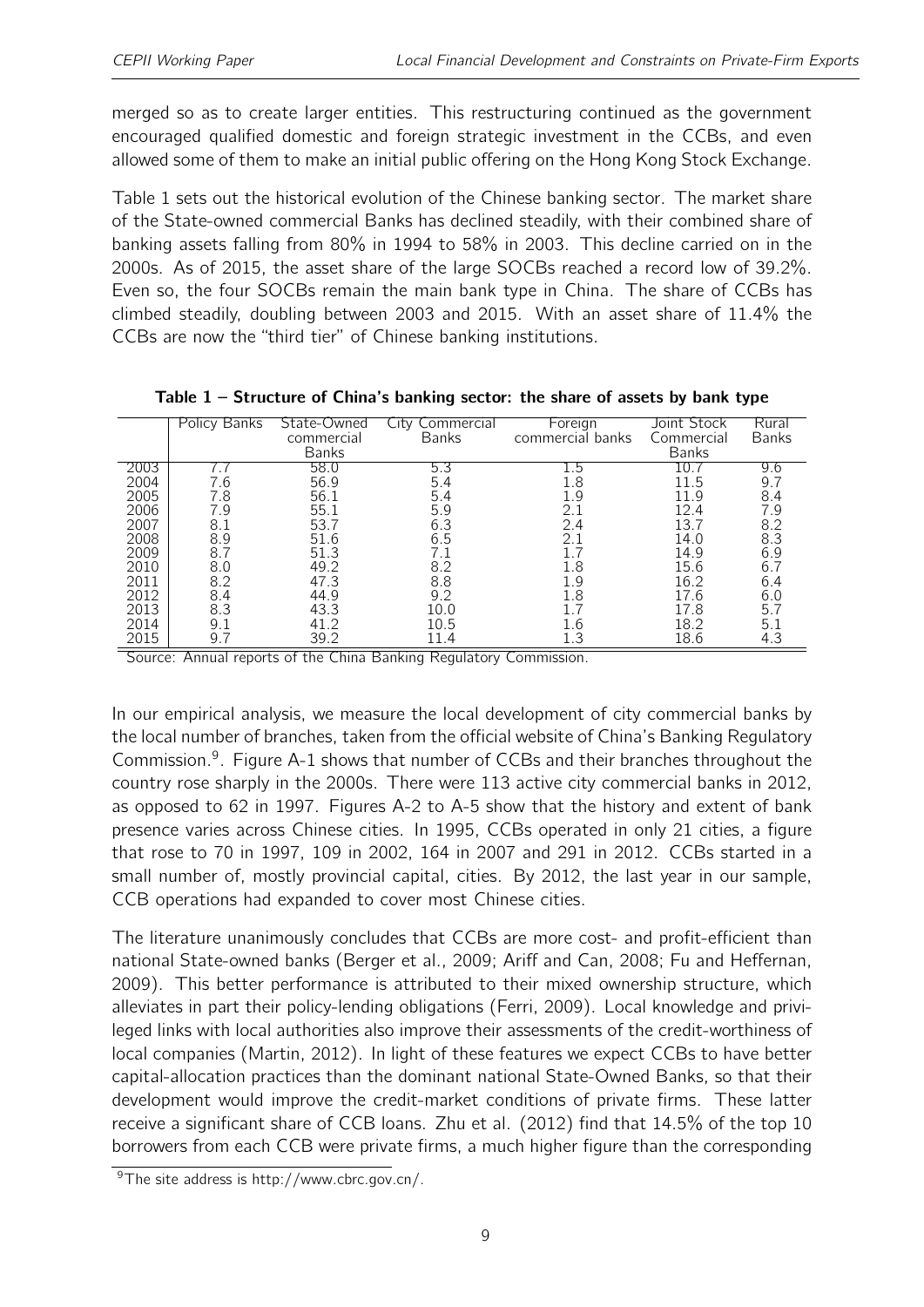6.16% for foreign firms. Although the data is not directly comparable as it is calculated over all loans, Firth et al. (2009) find that the non-State firm loan share of SOCBs is only 7%, confirming that CCBs are more likely to lend to private firms than are traditional national operators.

It is not clear however that CCBs are completely immune from the systematic lending bias in favor of the State sector. The existing institutionally-grounded political pecking order of firms in China leads to the systematic over-allocation of loans to the State sector, even by profit-seeking banks. State firms enjoy preferential treatment from the government at a number of levels, including licensing approvals, government contracts, property rights protection and taxation. This combined with soft-budget constraints gives them an unfair competitive edge that makes it rational for banks, and not just national State-owned banks, to lend them money. It is also important to note that city commercial banks are in most cases controlled by local governments. In fact few CCBs have any private investment capital. CCBs' largest shareholders are State-owned 80% of the time: half being an SOE or a State-owned asset management company<sup>[10](#page-2-0)</sup> and the other half the local government. The influence of the local government is especially prevalent, as CCB operations are largely confined to the local area. While some local governments are more efficient than the central government, others can be more bureaucratic and less developed. City commercial banks face pressure from local governments to grant policy loans for political purposes rather than profit maximization. Of the top 10 borrowers from CBBs, 33% were State-owned firms or State-owned asset management companies (Zhu et al., 2012).<sup>[11](#page-2-0)</sup> The extent to which CCBs reduce or reinforce discrimination against private firms in the allocation of credit remains an open question. This is what we will address in our empirical analysis.

#### 3. Credit constraints and exports in China

In this section, we present our data and indicators of financial dependence, and provide some evidence that credit constraints restrict private domestic firms' export activity.

## 3.1. Data

Our key variables are export flows, disaggregated by city, product and type of firm, and a set of proxies for sector-level financial vulnerability.

## 3.1.1. Trade data

The data collected by Chinese Customs include annual export values and quantities by  $city<sup>12</sup>$  $city<sup>12</sup>$  $city<sup>12</sup>$  at the HS 8-digit product level separated by firm ownership. We can thus distinguish

<sup>&</sup>lt;sup>10</sup>State-owned asset management companies are wholly State-owned companies created by the government in the process of the incorporation of State-owned firms. Their role, similar to that of institutional investors, is to preserve and increase the market value of State-owned assets. They manage the assets of State-owned firms and are in charge of stripping off bad assets and promoting operational efficiency.

<sup>&</sup>lt;sup>11</sup>The remaining loans went to development and land-trading companies, and local governments or government-affiliated companies.

<sup>&</sup>lt;sup>12</sup>China is divided into four municipalities (Beijing, Tianjin, Shanghai and Chongqing) and 27 provinces which are further divided into prefectures.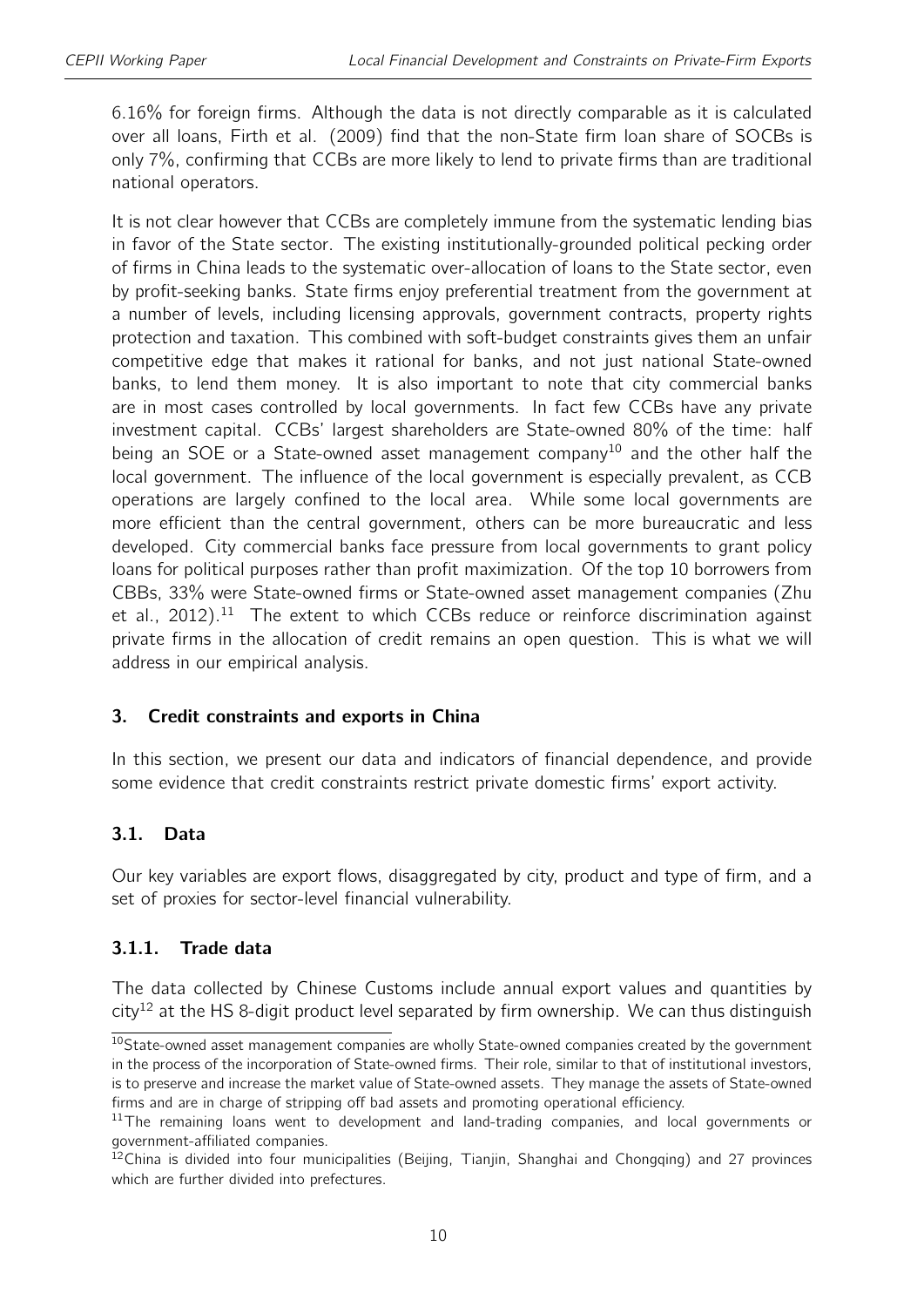between State-owned enterprises  $(SOEs)$ ,<sup>[13](#page-2-0)</sup> private domestic firms and foreign-owned firms. These latter include fully foreign-owned firms and joint ventures (with foreign ownership of under 100%). Our sample covers 260 Chinese cities.

The Chinese HS8-digit classification is not consistent over time. To account for the changes following the different revisions of the international HS classification in 2002, 2007 and 2012, we aggregate the data to the HS 6-digit level (1996 revision). This aggregation<sup>[14](#page-2-0)</sup> yields a panel of 4,581 products over the 1997-2012 period.

In our empirical analysis, the HS6 product-level trade flows are matched to 36 ISIC threedigit sectors for which Manova et al. (2015) provide measures of financial vulnerability. We use the correspondence table between the international trade nomenclature and the ISIC Rev. 2 categories from World Integrated Trade Solution (WITS).[15](#page-2-0)

## 3.1.2. Measures of sector-level reliance on external finance

The literature proposes different measures of sectoral financial vulnerability. These typically proxy for either intrinsic financial requirements or the capacity to overcome credit restrictions. We use the two best-practice measures proposed in the literature: External financial dependence and Asset tangibility, as they can be directly linked to firms' exposure to and ability to overcome financial constraints (Manova, 2013). The first reflects the requirement for outside funds arising from upfront long-term investments. It is calculated as the share of capital expenditures not financed out of cash flows from operations, and hence focuses on financial needs relating to long-term investments. It is argued to correspond mostly to fixed costs (Manova et al., 2015). The second measure picks up the ability to overcome financial constraints, namely the capacity to raise external finance by pledging available tangible assets as collateral (Asset tangibility). Sectors differ in the tangibility of their assets that they used in production. As more external finance can be raised by pledging assets such as plant, property, and equipment, the share of these tangible assets in total asset book value, Asset tangibility, is key in reducing financial vulnerability. Larger values of financial dependence are assumed to increase firms' sensitivity to the availability of outside capital, while greater asset tangibility should have the opposite effect. These two sectoral measures capture conceptuallydistinct dimensions of financial vulnerability, and are not particularly highly correlated with each other (see Table [A-1\)](#page-24-0). It is thus common practice to include them both to account for the different ways in which firms' operations are affected by credit constraints.

These two measures being negatively correlated does not however make the empirical results easy to read. We hence follow Manova et al. (2015), and calculate the first principal component of external finance dependence and asset tangibility. As can be seen in Table [A-1,](#page-24-0) this measure (which we prefer in our empirical analysis) logically rises with External finance dependence and falls with Asset tangibility: sectoral financial sensitivity is larger when external finance needs are high but collateralizable assets are limited.

<sup>13</sup>We define SOEs as including collectively-owned firms.

<sup>&</sup>lt;sup>14</sup>The correspondence tables between HS6 products over time come from UNCTAD and can be found at http://unstats.un.org/unsd/trade/conversions/HSCorrelation and Conversion tables.htm.

<sup>&</sup>lt;sup>15</sup>This table is taken from http://wits.worldbank.org/product\_concordance.html.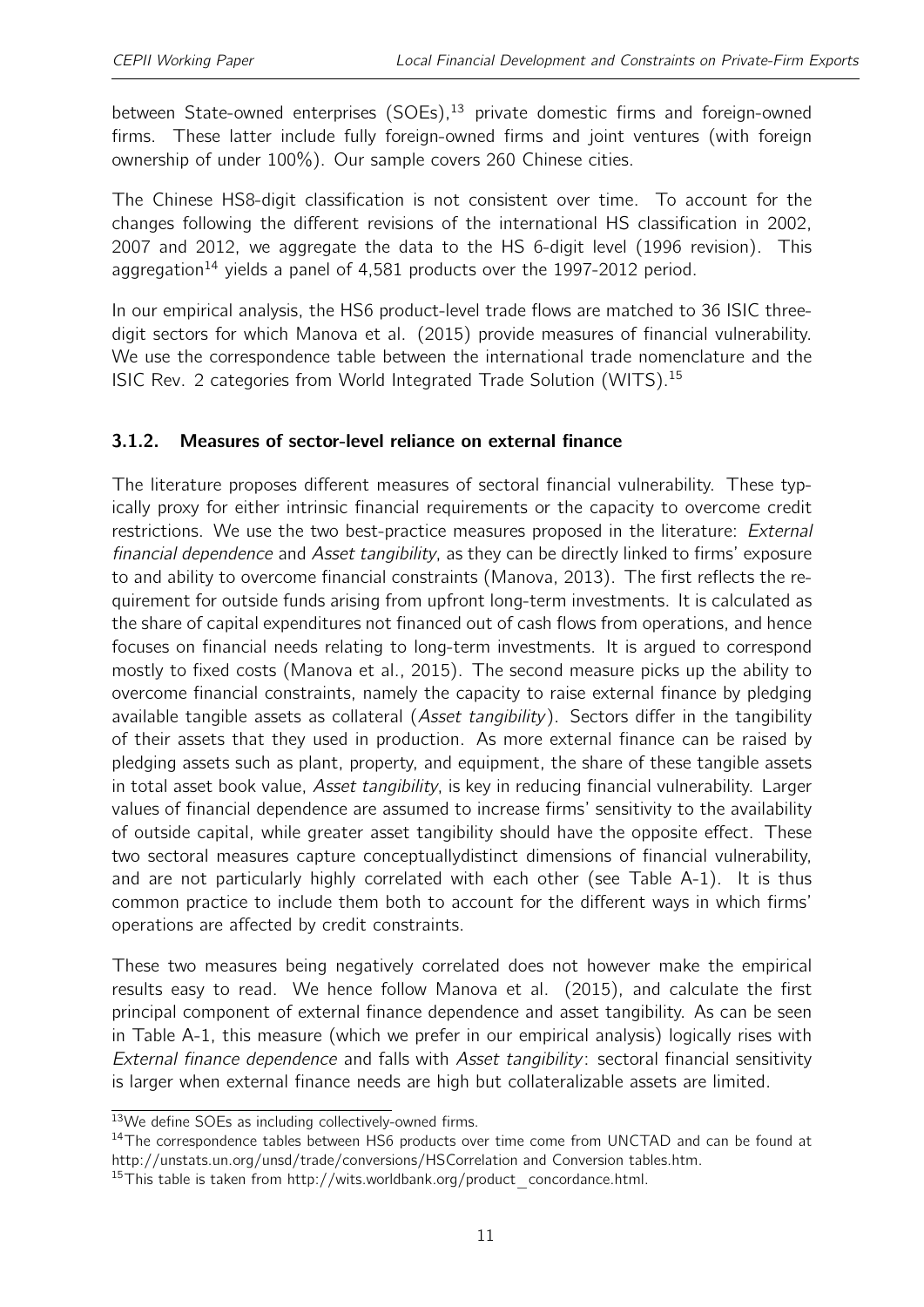As a robustness check we also use a measure of short-run working capital needs (Inventories ratio). This indicator, first proposed by Raddatz (2006), is the ratio of inventories to annual sales. This focuses on variable costs and liquidity aspects. It reflects another dimension of firm dependence on access to external financing: the time lag between investments and the receipt of the corresponding revenues. All measures are provided in the appendix to Manova et al. (2015), and were calculated by Kroszner et al. (2007) for the 1980-1999 period following the method in Rajan and Zingalez (1998) and Claessens and Laeven (2003).

The measures are constructed from Compustat's annual industrial files for all publiclytraded U.S.-based companies. The indicator in each sector is the median firm value in each 3-digit ISIC sector. The use of US-based indices of sectoral financial vulnerability has become standard in the literature on the repercussions of financial liberalization following the pioneering work of Rajan and Zingales (1998). The hypothesis is that there is a technological component to financial vulnerability which is common to firms around the world. This component determines why industries differ in their need for credit, beyond the situation of the local economy in terms of liquidity constraints. As the United States is one of the better-developed financial systems, the variation in the use of financial services across US firms should pick up the technology-specific component of external finance needs.

In addition, the use of financial measures in US firm data ensures that financial vulnerability is exogenous to Chinese financial development. The indices would likely differ if calculated on Chinese firm data, showing that firms organize production differently in credit-constrained environments. Our identification does not rely on the level of sectoral financial sensitivity per se, but rather its ranking. This latter has been shown to be fairly persistent across countries and over time, which is consistent with it reflecting the innate technological component of sector financial vulnerability that is exogenous to individual firms (Claessens and Laeven, 2003; Kroszner et al., 2007).

#### <span id="page-11-1"></span>3.2. Firm domestic private ownership and credit constraints

As a prerequisite to the analysis of the effect of CCBs, we first provide evidence of the systematic influence of credit constraints on Chinese export performance, and that these constraints produce an advantage for foreign-owned firms over private domestic firms that grows with sectoral financial vulnerability. The credit constraints of the different firm types are identified from the way in which the finance content of exports varies by firm-ownership type (Manova et al., 2015; Jarreau and Poncet, 2014).

We thus regress our dependent variable in Equation [1,](#page-11-0) the export value of city c of HS6-product k in year t, by firm type F, on the interaction of Financial Vulnerability. and firm-type dummies, controlling for the local determinants of specialization and local supply shocks specific to given firm-ownership types through a variety of fixed effects.

<span id="page-11-0"></span>In Expert<sub>ckt</sub> = 
$$
\beta^F
$$
 Financial Vulnerability<sub>s</sub> +  $\mu_{ckt} + \nu_{ct}^F + \epsilon_{ckt}^F$  (1)

Here Export $^{\mathcal{F}}_{ckt}$  is the export value from city  $c$  in HS6-product  $k$  at year  $t$  for firm type  $\mathcal{F},$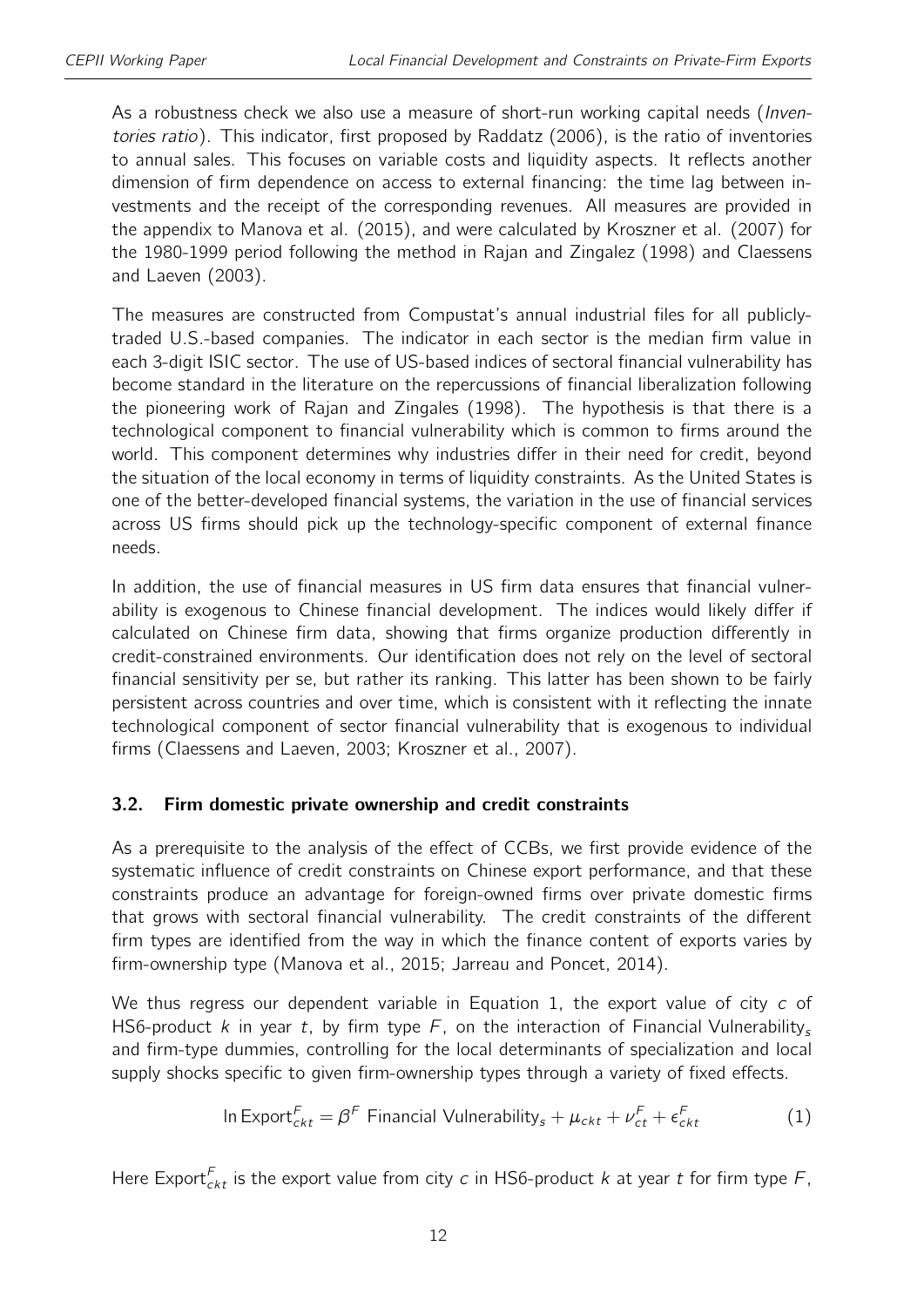and Financial Vulnerability<sub>s</sub> is one of our four indices at the sector level s. Our sample consists of a panel of yearly observations for 260 Chinese cities.

The effect of credit constraints on exports is identified from the variation across firm types. We use fully foreign-owned firms, i.e. those that are the least financially-constrained, as the omitted category.

Our baseline specification includes city-HS6 product-year fixed effects,  $\mu_{ckt}$ , as well as cityfirm-type-year fixed effects,  $\nu_{ct}^F$ . The former picks up the level effect of Financial Vulnerability<sub>s</sub>, so that we measure how the other firm types differ from the benchmark of fully-foreign firms in their specialization in sectors with different financial vulnerability.

Table [2](#page-13-0) directly builds on Manova et al. (2015), and considers three firm types, with domestic private firms and joint-ventures (JVs) being compared to fully-foreign owned firms. We expect a gap between the exports of domestic private and fully-foreign firms that rises with sectoral financial vulnerability. A similar pattern, although less-pronounced, is expected for joint ventures.

We include State-owned firms in Table [3.](#page-14-0) The conventional wisdom in China is that Stateowned firms benefit from "soft budget constraints" via State-owned banks, as State bank lending is still partly political rather than commercial (Park and Serht, 2001). Although we would thus expect State-owned firms to also have a comparative advantage over domestic private firms in financially-vulnerable sectors, the pervasive inefficiency and regulations associated with the former may prevent them from realizing this advantage. Despite their preferential access to loans from State-owned banks, State-owned firms appear much less efficiently-managed than private firms (Dollar and Wei, 2007; Song et al., 2011; Khandelwal et al., 2013). The relative sorting of SOEs according to the sectoral need for external funds is less informative regarding their credit constraints as their export decisions in part reflect governmental priorities rather than profit-maximization (Manova et al., 2015). A variety of subsidies, regulations or softer influence allows the Chinese government to exert considerable control over State-owned firms, notably with respect to the extent of their presence in certain industries.

The results in Table [2](#page-13-0) confirm that domestic private firms export significantly less than fully-foreign firms in financially more-dependent industries, relative to less financiallydependent industries. They also export significantly less than do joint ventures, but less markedly so, suggesting that JVs benefit less than fully-owned foreign firms from internal capital markets. Private firms thus seem to have a greater comparative disadvantage over fully-foreign-owned companies in sectors where there is more external-finance dependence (column 1). As expected, the interaction between financial dependence and the domestic private firm-type dummy is positive when dependence refers to tangible assets (column 2). In column 3 we use the first principal component of these two sectoral measures and confirm that private firms are systematically handicapped relative to fullyforeign-owned companies in sectors that require more outside funding to finance long-term investments and dispose of fewer tangible assets. In column 4 we compare sectors with different inventories-to-sales ratios (signaling working-capital needs) and find that private firms have a systematic disadvantage in inventory-intensive sectors with greater finance requirements due to longer production cycles. The results hence confirm that credit con-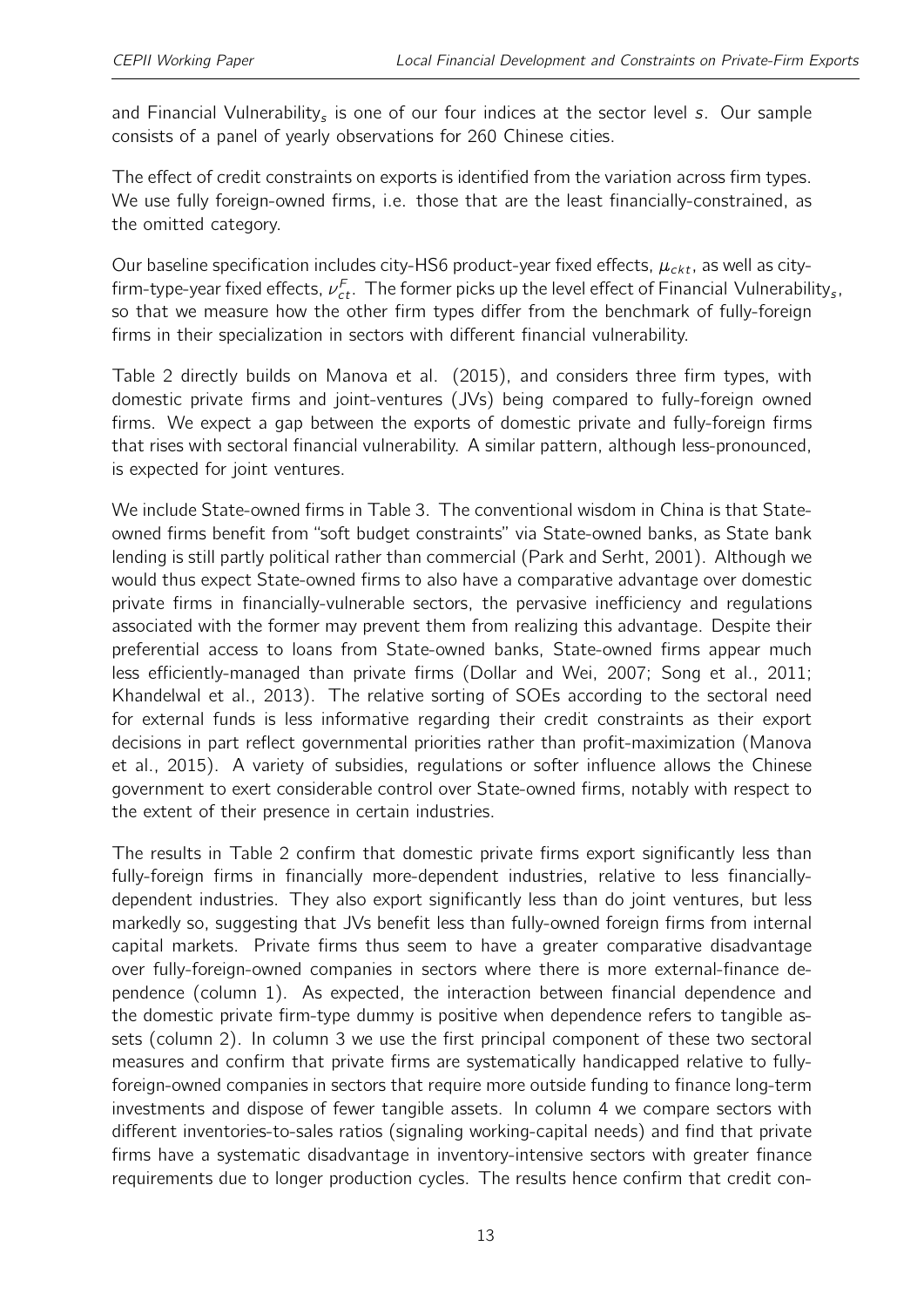| Dependent variable:                        | Log export value (city/HS6/firm-type/year) |                    |                                  |             |  |  |
|--------------------------------------------|--------------------------------------------|--------------------|----------------------------------|-------------|--|--|
| Financial vulnerability measure            | Financial                                  | Asset              | <b>First Principal Component</b> | Inventories |  |  |
|                                            | dependence                                 | tangibility        | Fin dependence                   | ratio       |  |  |
|                                            |                                            |                    | and Asset tang.                  |             |  |  |
|                                            |                                            | 21                 | 3                                | 4           |  |  |
| Fin. Vuln. $\times$ Domestic Private Firms | $-0.894$ <sup>a</sup>                      | 3.001 <sup>a</sup> | $-0.425$ <sup>a</sup>            | $-5.036b$   |  |  |
|                                            | (0.300)                                    | (0.888)            | (0.078)                          | (2.324)     |  |  |
| Fin. Vuln. $\times$ Joint-Ventures         | $-0.323c$                                  | $1.747^{b}$        | $-0.205^{\circ}$                 | $-3.807c$   |  |  |
|                                            | (0.187)                                    | (0.782)            | (0.068)                          | (2.229)     |  |  |
| City-firm-type-year Fixed Effects          | Yes                                        | Yes                | Yes                              | Yes         |  |  |
| City-HS6 product-year Fixed Effects        | Yes                                        | Yes                | Yes                              | Yes         |  |  |
| <b>Observations</b>                        |                                            |                    | 1,722,571                        |             |  |  |
| R-squared                                  | 0.693                                      | 0.693              | 0.694                            | 0.692       |  |  |

#### <span id="page-13-0"></span>Table 2 – Firm-ownership types and export-structure distortions: Private domestic and joint-venture firms relative to fully-foreign firms

The table considers the effect of credit constraints on city-product exports across sectors for domestic private firms and JVs compared to fully-foreign firms. Heteroskedasticity-robust standard errors are reported in parentheses. Standard errors are clustered at the city-year level.  $a$ ,  $b$  and  $c$  indicate significance at the 1%, 5% and 10% confidence levels. Financial-vulnerability indices at the sector level are from Manova et al. (2015) and are calculated on US firm data.

straints vary by firm type and foreign ownership alleviates the impact of financial-market imperfections on trade (Manova et al., 2015; Jarreau and Poncet, 2014).

Table [3](#page-14-0) shows that State-owned firms have a comparative disadvantage relative to foreign firms in financially-sensitive sectors, as attested by the negative significant coefficients on the interaction between sectoral financial vulnerability and State-ownership. The sensitivity of State-owned firm exports to financial vulnerability is nevertheless smaller than that for private firms, in line with their preferential treatment and access to external finance from the domestic banking system (Dollar and Wei, 2007). We thus find that private domestic firms underperform relative to fully-foreign firms, which gap grows with financial vulnerability and the size of which is virtually unchanged when we account for State-owned firms. $16$ 

#### 4. City Commercial Banks and private-firm credit constraints

We here use a difference in difference approach to ask whether the dampening effect of credit constraints on domestic private firms' exports was affected by the development of local banks in China. If the development of CCBs produced effective financial liberalization, we expect this to be especially beneficial for discriminated private firms, and in general that the impact will be ordered by financial dependence.

Equation [2](#page-13-1) asks whether private firms in cities with more CCBs exported more, and especially in sectors with greater financial vulnerability.

<span id="page-13-1"></span>In Private Expert<sub>ckt</sub> = 
$$
\beta
$$
 CCB presence<sub>ct</sub> × Financial Vulnerability<sub>s</sub>   
+  $\mu_{ck} + \nu_{kt} + \lambda_{ct} + \epsilon_{ckt}$  (2)

<sup>&</sup>lt;sup>16</sup> Adding data for State-owned firms affects the estimates of the City-HS6 product-year fixed effects, which explains the minor differences in the coefficients for private domestic firms and JVs in Tables [3](#page-14-0) and [2.](#page-13-0)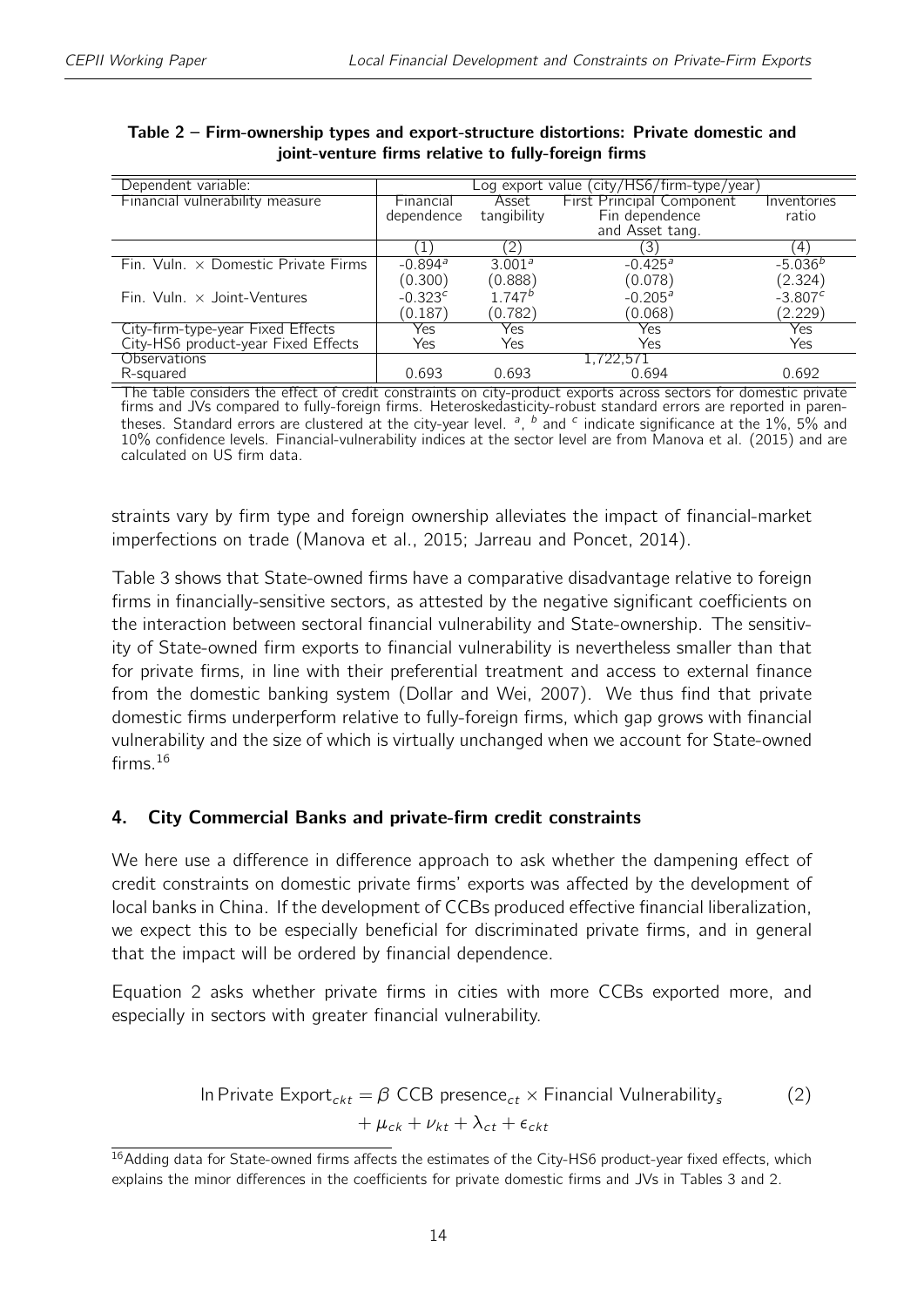| Dependent variable:                        | Log export value (city/HS6/firm-type/year) |                    |                                  |                    |  |  |  |
|--------------------------------------------|--------------------------------------------|--------------------|----------------------------------|--------------------|--|--|--|
| Financial vulnerability measure            | Financial                                  | Asset              | <b>First Principal Component</b> | Inventories        |  |  |  |
|                                            | dependence                                 | tangibility        | Fin dependence                   | ratio              |  |  |  |
|                                            |                                            |                    | and Asset tang.                  |                    |  |  |  |
|                                            |                                            | 2)                 | 3                                | $\left( 4 \right)$ |  |  |  |
| Fin. Vuln. $\times$ Domestic Private Firms | $-0.923$ <sup>a</sup>                      | 2.775 <sup>a</sup> | $-0.412$ <sup>a</sup>            | $-4.333c$          |  |  |  |
|                                            | (0.316)                                    | (0.975)            | (0.085)                          | (2.493)            |  |  |  |
| Fin. Vuln. $\times$ Joint-Ventures         | $-0.316c$                                  | $1.754^{b}$        | $-0.201$ <sup>a</sup>            | $-3.830^{c}$       |  |  |  |
|                                            | (0.181)                                    | (0.735)            | (0.067)                          | (2.104)            |  |  |  |
| Fin. Vuln. $\times$ State-owned Firms      | $-0.789b$                                  | 2.149 <sup>c</sup> | $-0.339a$                        | $-1.855$           |  |  |  |
|                                            | (0.337)                                    | (1.165)            | (0.098)                          | (2.835)            |  |  |  |
| City-firm-type-year Fixed Effects          | Yes                                        | Yes                | Yes                              | Yes                |  |  |  |
| City-HS6 product-year Fixed Effects        | Yes                                        | Yes                | Yes                              | Yes                |  |  |  |
| <b>Observations</b>                        |                                            |                    | 3,251,116                        |                    |  |  |  |
| R-squared                                  | 0.679                                      | 0.678              | 0.679                            | 0.678              |  |  |  |

#### <span id="page-14-0"></span>Table 3 – Firm-ownership types and export-structure distortions: domestic private firms, State firms and joint ventures with respect to fully-owned firms

This table shows how the effect of credit constraints on city-product exports across sectors differs for domestic private firms, State firms and JVs, compared to fully-foreign firms. Heteroskedasticity-robust standard errors appear in parentheses. Standard errors are clustered at the sector level.  $a$ ,  $b$  and  $c$  indicate significance at the 1%, 5% and 10% confidence levels. Financial-vulnerability indices at the sector level are taken from Manova et al. (2015) and are calculated on US firm data.

Here Private Export<sub>ckt</sub> is the export value of private domestic firms in city c in HS6product  $k$  in year  $t$ . CCB presence<sub>ct</sub> is measured by the number of city commercial bank branches in year  $t$  in city  $c$ . Financial Vulnerability<sub>s</sub> is one of our four indices of financial vulnerability at sector level s.

Our specification includes city-product ( $\mu_{ck}$ ) and product-year ( $\nu_{kt}$ ) fixed effects. The former capture all the time-invariant characteristics of a particular city-product combination that might affect the export performance of private firms for a certain good in a certain city: examples might include local factor endowments or local regulations and know-how. These absorb the level effect of Financial Vulnerability<sub>s</sub>. Our analysis hence exploits the within-city-product variation in export performance. Product-year fixed effects are also included to account for differences in exports between products from both time-varying demand and supply shocks at the product level.

Our preferred specification also includes city-year fixed effects  $\lambda_{ct}$  that capture timevarying local factors and shocks, including local economic performance and financial development. These also absorb the level effect of CCB presence<sub>ct</sub> so that our variable of interest, Bank liberalisation $_{ct}$   $\times$  Financial Vulnerability<sub>s</sub>, is identified from the variation between sectors of the export effect of a change in the number of CCB branches in a city. This specification ensures that our results do not reflect differences between cities in terms of economic performance or export potential.

As our dependent variable is at the more disaggregated city-product-year level, we cluster standard errors at the level of our key explanatory variable, city-sector-year (Moulton, 1990).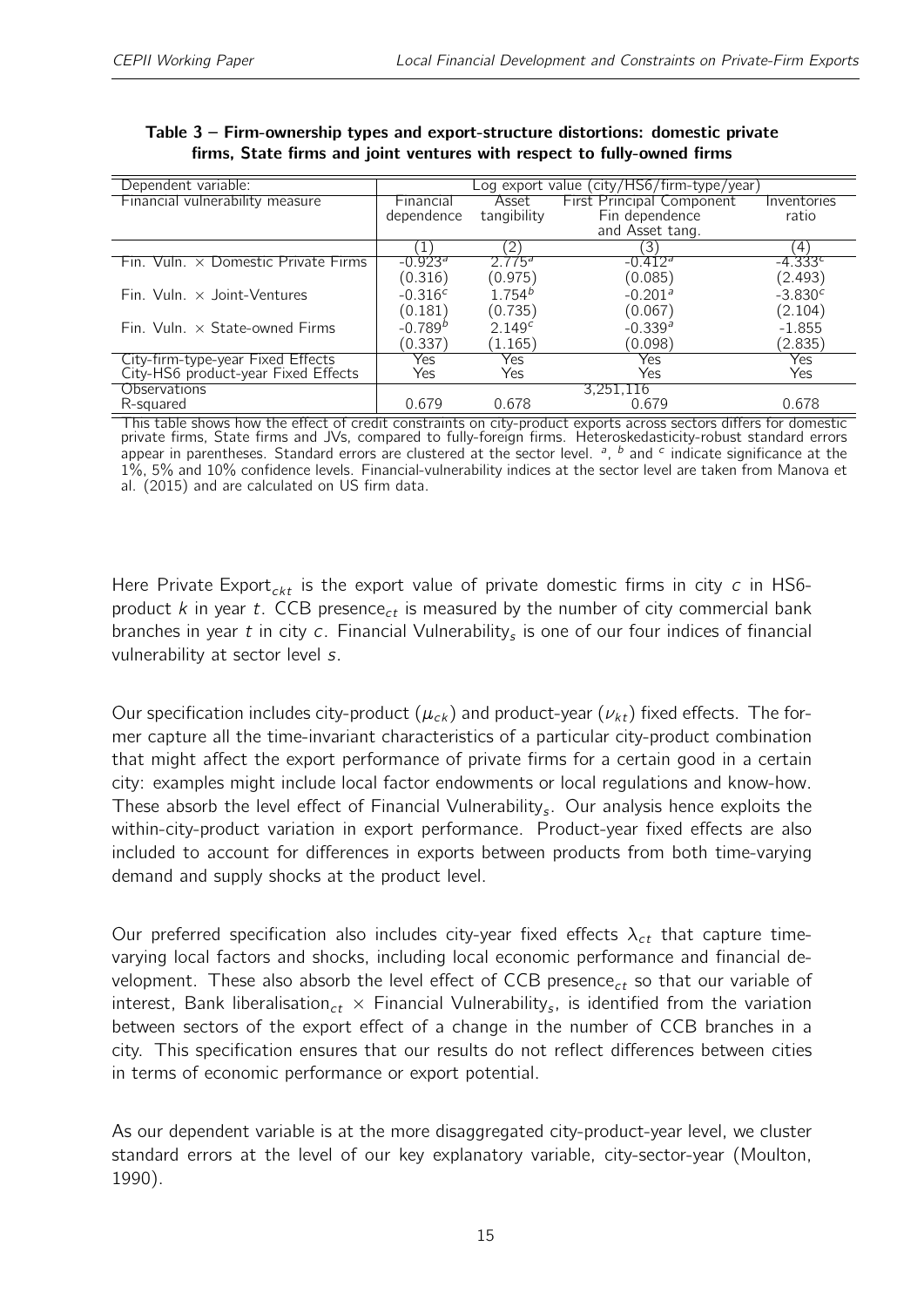#### <span id="page-15-1"></span>4.1. City commercial banks and private-firm exports

Table [4](#page-15-0) shows, for all four indicators of financial vulnerability, that local bank development causes private-firm exports to grow more in sectors where finance is most needed, suggesting that credit constraints have been loosened.

The odd columns of Table [4](#page-15-0) show the estimation results from Equation [2](#page-13-1) without the dyadic city-year fixed effects, including only city-HS6 and HS6-year dummies. This produces an estimated coefficient on CCB presence in the city on private-firm exports. This is positive and significant in all but one column, suggesting export gains from bank presence. As these estimates are potentially subject to endogeneity concerns, our main identification strategy exploits the extent to which these export gains vary with financial dependence, and focuses on the interaction between CCB presence and financial vulnerability at the sector level. This coefficient,  $\beta$ , reveals that export gains are larger in sectors with greater external finance dependence (column 1), fewer tangible assets (column 2), a larger first principal component of these first two variables (column 3), and a higher inventories-tosales ratio, signaling greater working-capital needs (column 4). CCB presence thus relaxes the financial constraints on private exporters.

One possible concern in these results is that the CCB coefficients may pick up the effects of omitted variables that are correlated with financial frictions and influence export performance. To allay this worry, the even columns show our benchmark specification in Equation [2,](#page-13-1) which includes city-year fixed effects. The estimated coefficients hence do not reflect local features (such as comparative advantage or reforms) or time-varying supply or demand conditions that are particular to a good. The CCB presence variable logically drops out here, and we continue to find that the CCB effect of private-firm exports rises with sectoral financial needs.

<span id="page-15-0"></span>

| Dependent variable:             | Log private export value (city/HS6/year) |                    |                    |                  |                    |                        |                    |                    |
|---------------------------------|------------------------------------------|--------------------|--------------------|------------------|--------------------|------------------------|--------------------|--------------------|
| Financial-vulnerability         |                                          | <b>Financial</b>   |                    | Asset            |                    | <b>First Principal</b> | Inventories        |                    |
| measure                         |                                          | dependence         |                    | tangibility      |                    | Comp.: Fin dep         |                    | ratio              |
|                                 |                                          |                    |                    |                  |                    | and Asset tang.        |                    |                    |
|                                 |                                          | $\left( 2\right)$  | '3)                | $\left(4\right)$ | [5]                | (6)                    |                    | ි8)                |
| No. of CCBs                     | 0.005 <sup>a</sup>                       |                    | 0.007 <sup>a</sup> |                  | 0.005 <sup>a</sup> |                        | $-0.001$           |                    |
|                                 | (0.001)                                  |                    | (0.001)            |                  | (0.001)            |                        | (0.001)            |                    |
| No. of $CCBs \times Fin.$ Vuln. | 0.001                                    | 0.001 <sup>b</sup> | $-0.008a$          | $-0.003c$        | $0.0006^a$         | $0.0004^a$             | 0.030 <sup>a</sup> | 0.020 <sup>a</sup> |
|                                 | (0.001)                                  | (0.004)            | (0.0027)           | (0.0018)         | (0.0002)           | (0.00017)              | (0.009)            | (0.006)            |
| City-HS6 Fixed Effects          | Yes                                      | Yes                | Yes                | Yes              | Yes                | Yes                    | Yes                | Yes                |
| HS6-year Fixed Effects          | Yes                                      | Yes                | Yes                | Yes              | Yes                | Yes                    | Yes                | Yes                |
| City-year Fixed Effects         | No                                       | Yes                | No                 | Yes              | No                 | Yes                    | Yes                | Yes                |
| <b>Observations</b>             |                                          |                    |                    |                  | 1,443,325          |                        |                    |                    |
| R-squared                       | 0.741                                    | 0.752              | 0.741              | 0.752            | 0.741              | 0.752                  | 0.741              | 0.752              |

|  |  | Table 4 – Number of CCBs and private export-structure distortions |  |
|--|--|-------------------------------------------------------------------|--|
|  |  |                                                                   |  |

This table shows the effect of bank liberalization, proxied by the number of local city commercial bank branches, on city-product exports from Chinese private firms across sectors, depending on their financial vulnerability. Heteroskedasticity-robust standard errors appear in parentheses. Standard errors are clustered at the city-sectoryear level. <sup>a</sup>, <sup>b</sup> and <sup>c</sup> indicate significance at the 1%, 5% and 10% confidence levels. Financial-vulnerability indices at the sector level are taken from Manova et al. (2015) and are calculated on US firm data.

We may also consider that some time-varying local factors have differential effects on exports across sectors. Table [5](#page-16-0) accounts for the possibility that time-varying differences in economic conditions may also relax credit constraints. Each column considers sectoral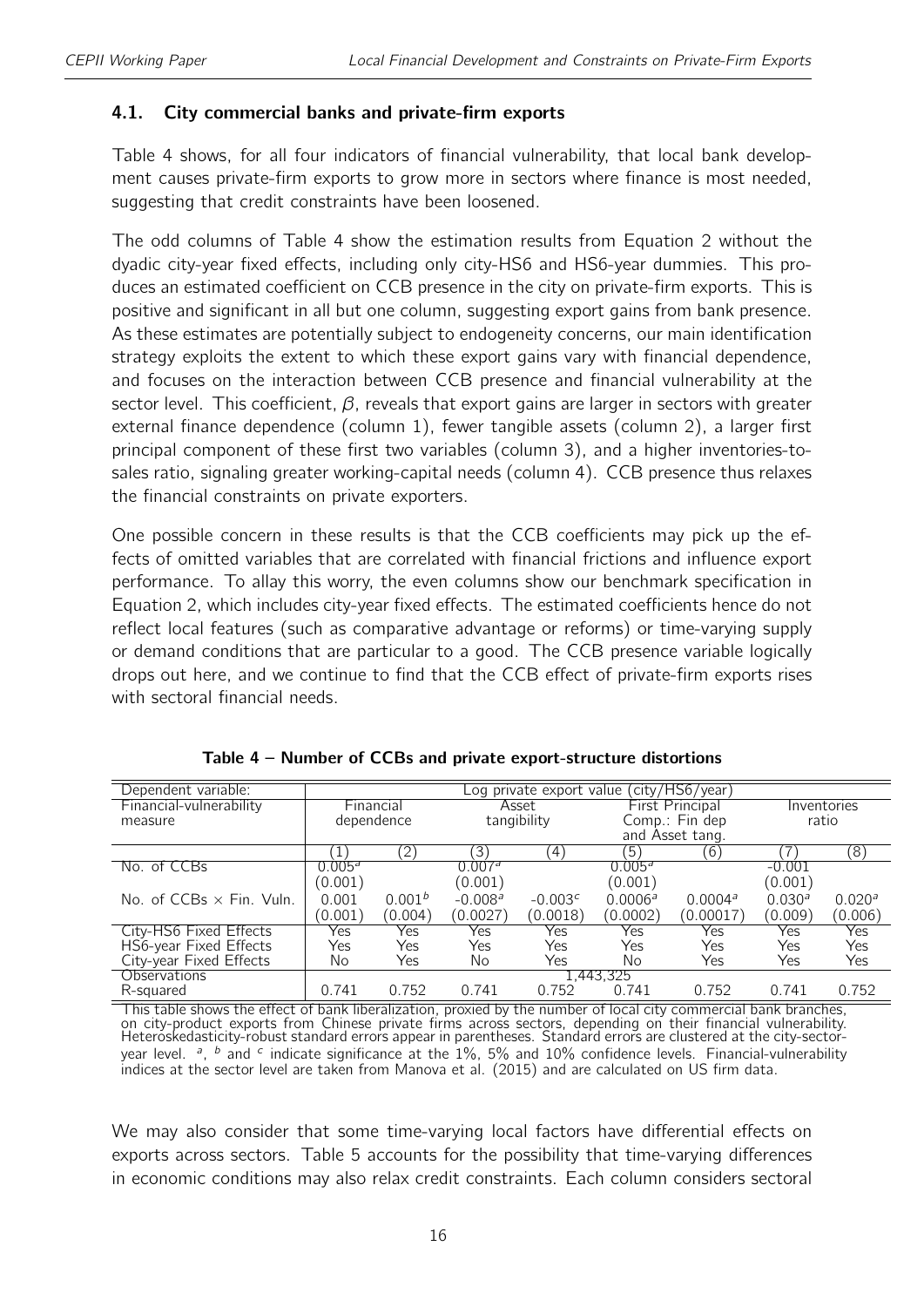financial vulnerability as well as its interactions with a number of macro conditions. In the even columns we look at per capita GDP, as well as two variables reflecting the degree of foreign-capital inflows.<sup>[17](#page-2-0)</sup> This allows us to account for richer cities being more likely to be financially developed, and that FDI may be used to alleviate the costs associated with the inefficient banking sector in China (Guariglia and Poncet, 2008). We use the ratio of inward FDI to GDP and the number of special zones in the city to attract overseas investment (Wang, 2013).<sup>[18](#page-2-0)</sup>

| Dependent variable:               |                       | (city/HS6/year)<br>Log private export value ( |            |                    |                    |                        |                    |                       |  |
|-----------------------------------|-----------------------|-----------------------------------------------|------------|--------------------|--------------------|------------------------|--------------------|-----------------------|--|
| Financial-vulnerability           |                       | <b>Financial</b>                              |            | Asset              |                    | <b>First Principal</b> |                    | Inventories           |  |
| measure                           |                       | dependence                                    |            | tangibility        |                    | Comp.: Fin dep         |                    | ratio                 |  |
|                                   |                       |                                               |            |                    |                    | and Asset tang.        |                    |                       |  |
|                                   | (1)                   | (2)                                           | (3)        | (4)                |                    |                        |                    |                       |  |
| No. of $CCBs \times Fin.$ Vuln.   | 0.0013 <sup>3</sup>   | 0.0013 <sup>4</sup>                           | $-0.0033c$ | $-0.0029c$         | 0.001 <sup>a</sup> | 0.001 <sup>a</sup>     | 0.020 <sup>a</sup> | $0.0175^{a}$          |  |
|                                   | (0.0005)              | (0.0005)                                      | (0.0018)   | (0.0018)           | (0.0002)           | (0.0002)               | (0.006)            | (0.006)               |  |
| $GDP/pop \times Fin.$ Vuln.       | $-0.067$              | $-0.058$                                      | $-0.261$   | $-0.332$           | 0.005              | 0.012                  | 0.754              | 1.126                 |  |
|                                   | (0.065)               | (0.065)                                       | (0.243)    | (0.242)            | (0.025)            | (0.025)                | (0.743)            | (0.740)               |  |
| $FDI/GDP \times Fin.$ Vuln.       | $-0.025$ <sup>a</sup> | $-0.024$ <sup>a</sup>                         | 0.033      | 0.030              | $-0.008a$          | $-0.008b$              | $-0.238^{b}$       | $-0.222b$             |  |
|                                   | (0.007)               | (0.007)                                       | (0.035)    | (0.032)            | (0.003)            | (0.003)                | (0.100)            | (0.010)               |  |
| Special zones $\times$ Fin. Vuln. | $-0.025b$             | $-0.028$ <sup>a</sup>                         | 0.031      | 0.051              | $-0.007c$          | $-0.010^{b}$           | 0.029              | $-0.093$              |  |
|                                   | (0.010)               | (0.011)                                       | (0.050)    | (0.051`            | (0.004)            | (0.004)                | (0.178)            | (0.181)               |  |
| Foreign banks $\times$ Fin. Vuln. |                       | $-0.050$                                      |            | 0.338 <sup>d</sup> |                    | $-0.034$ <sup>a</sup>  |                    | $-1.991$ <sup>a</sup> |  |
|                                   |                       | (0.031)                                       |            | (0.124)            |                    | (0.012)                |                    | (0.413)               |  |
| City-HS6 Fixed effects            | Yes                   | Yes                                           | Yes        | Yes                | Yes                | Yes                    | Yes                | Yes                   |  |
| HS6-year Fixed effects            | Yes                   | Yes                                           | Yes        | Yes                | Yes                | Yes                    | Yes                | Yes                   |  |
| City-year Fixed effects           | Yes                   | Yes                                           | Yes        | Yes                | Yes                | Yes                    | Yes                | Yes                   |  |
| Observations                      |                       |                                               |            | 1,443,126          |                    |                        |                    |                       |  |
| R-sauared                         | 0.752                 | 0.752                                         | 0.752      | 0.752              | 0.752              | 0.752                  | 0.752              | 0.752                 |  |

<span id="page-16-0"></span>

| Table 5 - Number of CCBs and private export-structure distortions: Macro controls |
|-----------------------------------------------------------------------------------|
|-----------------------------------------------------------------------------------|

This table looks at the effect of bank liberalization, proxied by the number of local city commercial bank branches, on city-product exports from Chinese private firms across sectors, depending on their financial vulnerability. Heteroskedasticity-robust standard errors appear in parentheses. Standard errors are clustered at the city-sectoryear level. <sup>a</sup>, <sup>b</sup> and <sup>c</sup> indicate significance at the 1%, 5% and 10% confidence levels. Financial-vulnerability indices at the sector level are taken from Manova et al. (2015) and are calculated on US firm data. FDI/GDP and GDP/POP are in logs.

The estimated coefficients on the per-capita GDP interactions are insignificant, suggesting that the effect of economic development on private-firm export performance is the same across industries. On the contrary, the interactions between sector-level financial vulnerability and FDI per capita or the number of special zones often attract negative and well-estimated coefficients, suggesting that the credit constraints on private firms are indeed looser in localities with large FDI inflows. Our coefficients of interest are nevertheless largely unchanged in these new specifications: our baseline estimates are not contaminated by the correlation of financial development with foreign economic activity.

<sup>&</sup>lt;sup>17</sup>The city-level variables such as GDP, population and FDI come from China Data Online, provided by the University of Michigan. We use per capita GDP and FDI over GDP in logs.

<sup>&</sup>lt;sup>18</sup>Starting in 1979, the Chinese government established a multitude of spatially-targeted programs as jumping-off points for its internationalization strategy. After the first wave of special economic zones there were different rounds of high-technology development zones, export-processing zones etc. These offered a variety of tax and customs-duty incentives, and various types of preferential treatment to attract (notably foreign) investors. We know whether a city hosted such a zone in a given year from Chinese Customs trade data, which provide export flows aggregated by 5-digit location, where the fifth digit identifies the zone type (1 is a Special Economic Zone, 2 is an Economic and Technological Development Zone, 3 is a Hi-Tech Industrial Development Zone, and 5 is an Export-Processing Zone).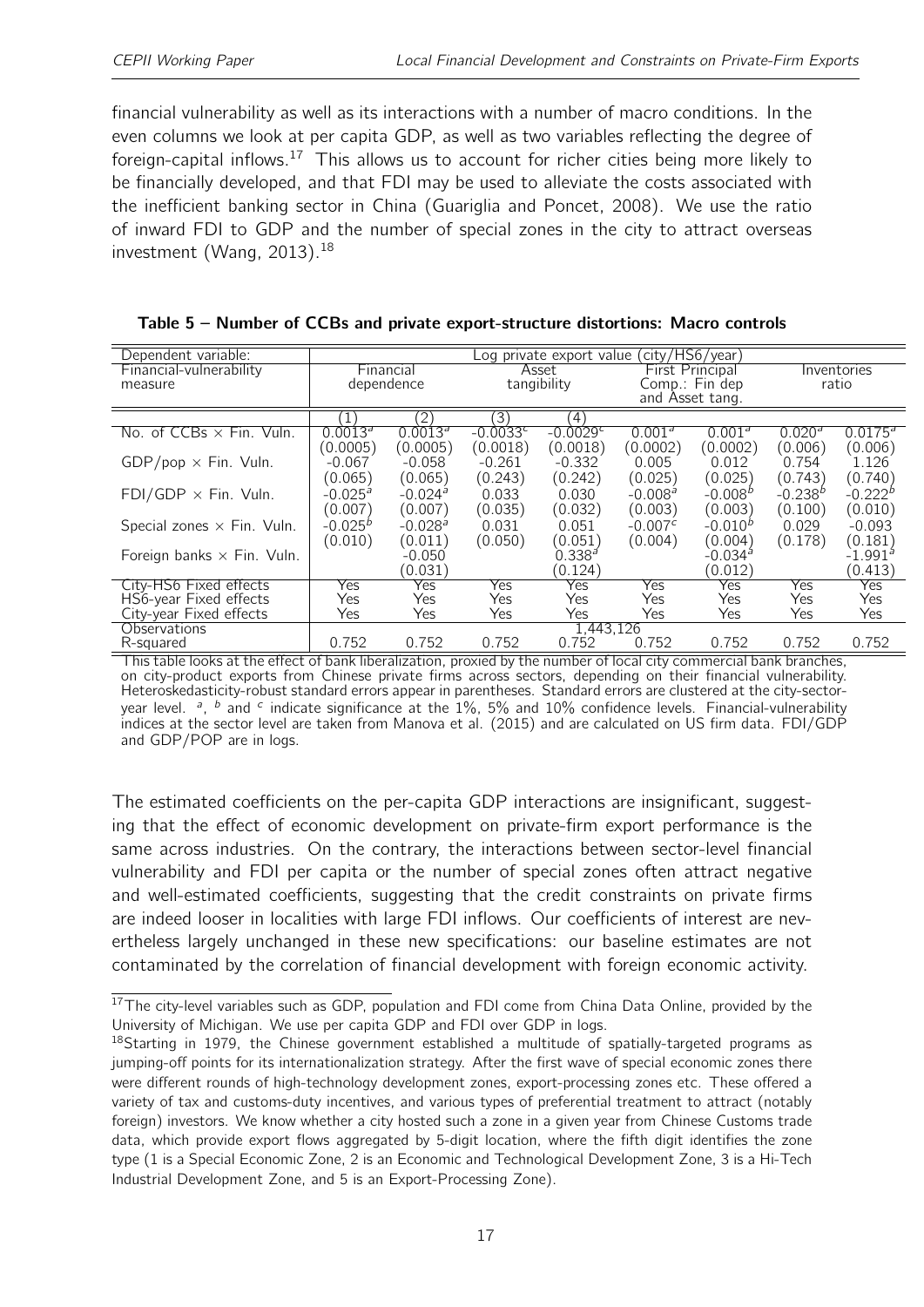Accounting for the number of special zones partially allows us to take the emerging role of foreign banks into consideration. Starting in the 1990s, Special Economic Zones were the only place where foreign banks were allowed to open branches and conduct foreign-currency business with foreigners. In the odd columns of Table [5,](#page-16-0) we more directly account for the phasing out of the restrictions on foreign banks' local currency business after China's entry into the WTO in 2001. We follow Lai et al. (2016) and rely on a dummy that identifies when restrictions on foreign banks were lifted in each city.<sup>[19](#page-2-0)</sup> The interactions between financial vulnerability and this proxy for foreign-bank entry do not attract the expected signs. We suspect that this reflects insufficient variation: the restrictions were lifted in the same year (2006) for 140 of the 160 cities in our sample, and the 20 cities that liberalized earlier did so between 2001 and 2005. Reassuringly however, the inclusion of these variables does not change our key coefficients, suggesting that our estimates of the repercussions of CCB development do not reflect foreign-bank entry.

As we do not have an instrument for CCB development, we do of course need to be careful about causality. However, our conclusions do not require growing CCB presence to be exogenous to initial local financial inefficiency. Our results would actually be stronger were CCBs to have developed as a response to demand from financially-constrained private firms. Financial reform in China is however generally thought to be centrally-planned, rather than as a response to the political demand from private entrepreneurs. As explained in Section [2.2,](#page-6-0) the locations of the first would-be city commercial banks were announced by the State Council in 1995, and followed the typical Chinese-style strategy of incremental experimentation. While we do not argue that the procedure was random, we do believe that the development of CCBs was not dictated by prior financial conditions or the performance gaps across firm-ownership types. The literature nevertheless suggests that, once established, CCBs developed faster in more favorable (richer and more liberalized) locations (Ferri, 2009). The interaction terms between financial vulnerability and the proxies for income, FDI, outward orientation and foreign-bank presence are expected to account for this phenomenon.

To summarize: our main findings are of a relative rise in private-firm exports following the development of CCBs, which is sharper in sectors with greater financial vulnerability. We interpret this as evidence that CCBs improved the financial conditions faced by domestic private firms and dampened the repercussions of credit constraints on their export activity. The key question is whether CCBs helped to smooth out the systematic disadvantage faced by domestic private firms vis-à-vis foreign-owned firms in export markets in financiallyvulnerable sectors, as shown in Section [3.2.](#page-11-1) This is what we turn to in the next Section.

#### 4.2. Financial liberalization and the export-performance gap across firm-ownership types

We refine our analysis of the effects of local banking liberalization by considering different firm-ownership types. We ask whether the loosening of credit constraints for private firms

<sup>&</sup>lt;sup>19</sup>As announced in the WTO accession protocol, restrictions were to be removed upon accession for Shanghai, Shenzhen, Tianjin and Dalian; within one year for Guangzhou, Zhuhai, Qingdao, Nanjing and Wuhan; within two years for Jinan, Fuzhou, Chengdu and Chongqing; within three years for Kunming, Beijing and Xiamen; and within four years for Shantou, Ningbo, Shenyang and Xi'an. By 2006, all restrictions were to be removed.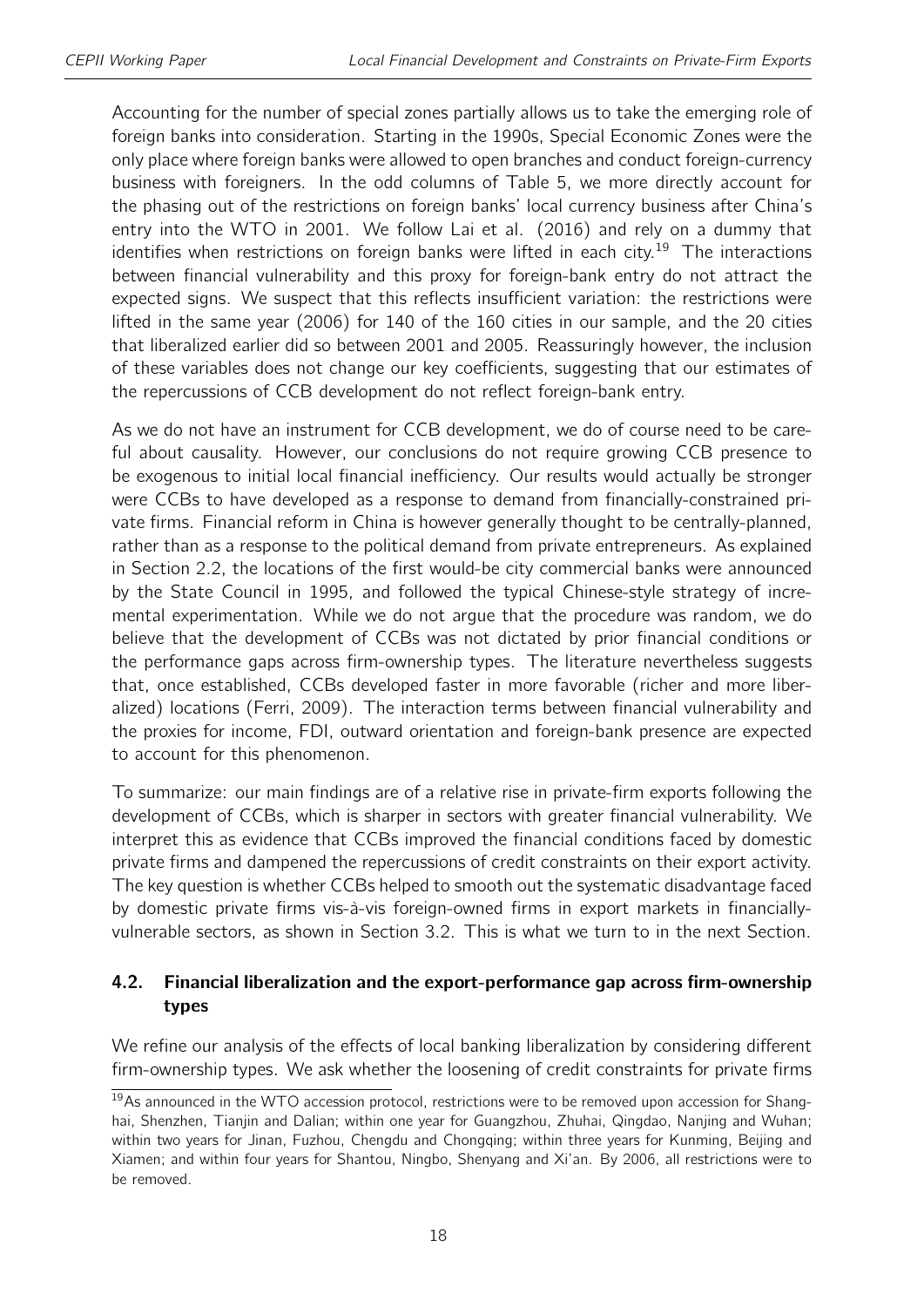in Section [4.1](#page-15-1) was particular to this firm-ownership type, and calculate the analogous effect for foreign firms, which suffer less from financial constraints in China. Effective financial liberalization would be expected to reduce the systematic advantage of fully-foreign over private firms in financially-vulnerable sectors found in Section [3.2.](#page-11-1) Our approach corresponds to a triple difference. Accounting for firm types transforms Equation [2](#page-13-1) into Equation [3:](#page-18-0)

<span id="page-18-0"></span>In Export<sub>ckt</sub><sup>F</sup> = 
$$
\beta
$$
 CCB presence<sub>ct</sub> × Financial Vulnerability<sub>s</sub> × Private  
+  $\mu_{kt}^F + \nu_{ck}^F + \lambda_{ct}^F + \epsilon_{ckt}^F$  (3)

Here Export $\mathcal{F}_{ckt}$  is the export value from city c of HS6-product k in year t, by firm type  $F$ . Fully-foreign firms are the omitted category to which other firm-types are compared. In our baseline specification we compare private domestic firms to fully-foreign firms; in a second stage we add State-owned firms so as to consider State firms' preferential access to financing.

We allow all the pairwise fixed effects in Equation [2](#page-13-1) to vary by firm-ownership type. The fixed effects  $\nu_{kt}^{F}$  account for all time-varying demand and supply drivers of the export performance of a given HS6 product, separately for domestic private and foreign firms. The inclusion of fixed effects  $\mu_{ck}^{F}$  absorbs all the factors that are specific to a city-product pair and firm ownership type, and rules out the possibility that our estimates just reflect the pattern of firm types by factor intensity, which is correlated with financial characteristics. The city-year and firm-type  $\lambda_{ct}^F$  dummies capture the overall repercussions of local economic conditions (including financial development) on the exports of the various firm types. These fixed effects also account for heterogeneity in the effect of financial reforms on firm-type exports, and absorb any variable correlated with banking reforms that might affect the structure of exports across firm types (but in a way that does not depend on financial vulnerability). Our identification strategy, which filters the effect of CCBs by sector-level financial intensity, hence focuses on factors that work through financial channels, as reflected by the heterogeneous effect by sectoral financial vulnerability.

For the sake of conciseness, we concentrate on our preferred measure of sectoral financial vulnerability, the first principal component of financial dependence and asset tangibility, and use the inventories ratio as a robustness check. We expect a larger fall in the export disadvantage of private firms in sectors with greater external finance needs, limited collateralizable assets and a large inventories ratio.

Table [6](#page-19-0) shows the estimated coefficients in Equation [3.](#page-18-0) In the baseline Column 1, the interaction is between CCB presence and our preferred measure of financial vulnerability; interactions with GDP per capita, the FDI over GDP ratio and the number of special zones are added in Column 2, and that with the proxy for the lifting of foreign-bank restrictions in Column 3. Columns 4 to 6 follow the same logic, with the ratio of inventories to annual sales as the measure of sectoral financial vulnerability.

We consistently observe across columns that the export gains from CCBs are larger for domestic private firms than for fully-foreign firms, and grow with financial vulnerability.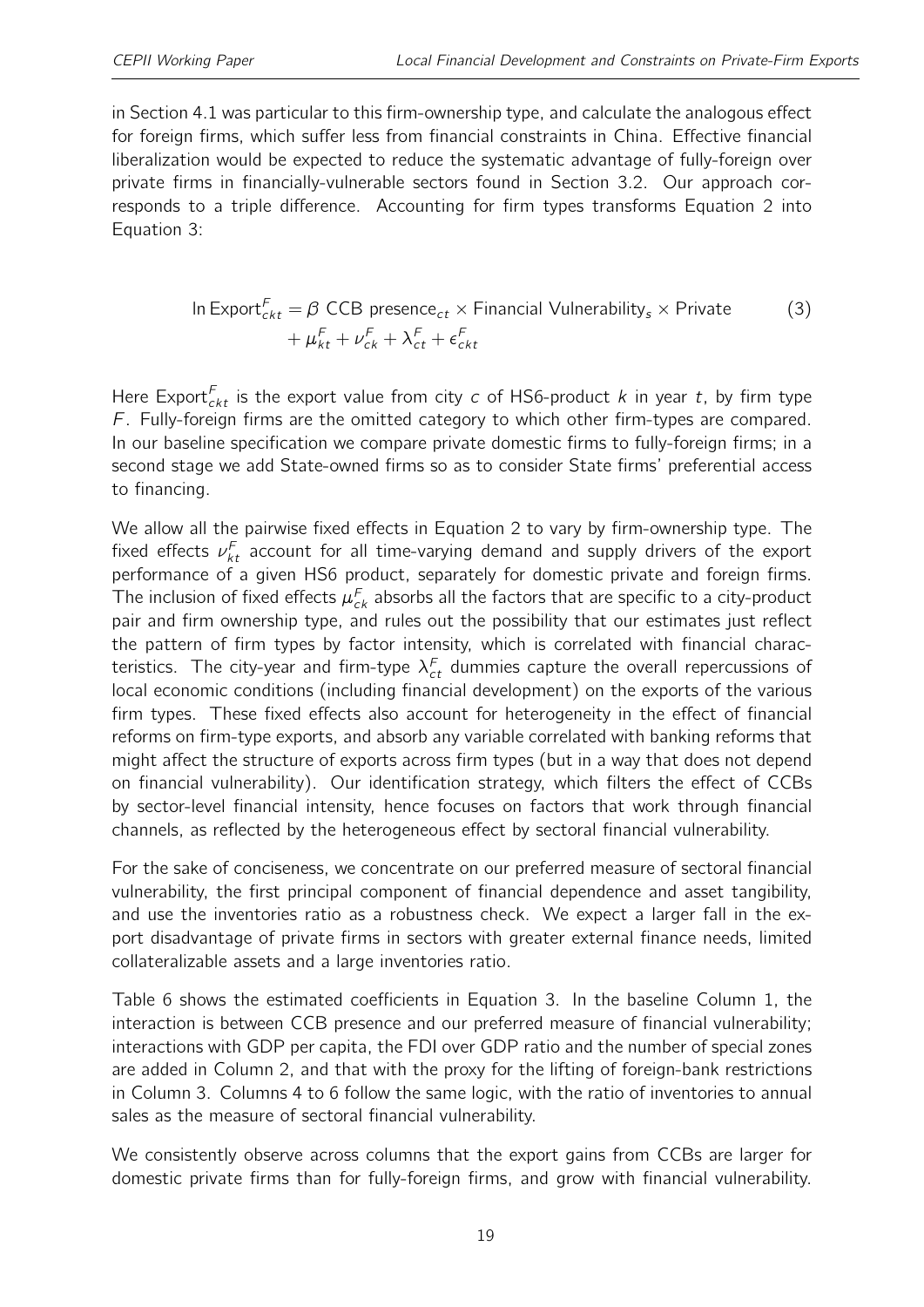<span id="page-19-0"></span>

| Dependent variable:                                |                                    | Log export value (city/HS6/firm-type/year) |                     |                    |                    |                    |  |  |
|----------------------------------------------------|------------------------------------|--------------------------------------------|---------------------|--------------------|--------------------|--------------------|--|--|
| Firm types                                         | domestic private and foreign firms |                                            |                     |                    |                    |                    |  |  |
| Financial vulnerability                            |                                    | Principal Component                        |                     |                    | Inventories        |                    |  |  |
| measure                                            |                                    | Fin dep and Asset tang.                    |                     | ratio              |                    |                    |  |  |
|                                                    |                                    | $\left(2\right)$                           | (3)                 | $\left( 4\right)$  | '5)                | (6)                |  |  |
| No. of CCBs $\times$ Fin. Vuln. $\times$ Private   | 0.0012 <sup>3</sup>                | 0.0010 <sup>3</sup>                        | 0.0011 <sup>3</sup> | 0.043 <sup>a</sup> | 0.040 <sup>3</sup> | 0.040 <sup>a</sup> |  |  |
|                                                    | (0.0003)                           | (0.0003)                                   | (0.0003)            | (0.010)            | (0.010)            | (0.010)            |  |  |
| GDP/POP $\times$ Fin. Vuln. $\times$ Private       |                                    | 0.120 <sup>a</sup>                         | 0.105 <sup>a</sup>  |                    | 3.09 <sup>a</sup>  | 3.24 <sup>a</sup>  |  |  |
|                                                    |                                    | (0.039)                                    | (0.040)             |                    | (1.19)             | (1.20)             |  |  |
| FDI/GDP $\times$ Fin. Vuln. $\times$ Private       |                                    | $-0.037b$                                  | $-0.037b$           |                    | 0.042              | 0.037              |  |  |
|                                                    |                                    | (0.015)                                    | (0.015)             |                    | (0.399)            | (0.399)            |  |  |
| Special zones $\times$ Fin. Vuln. $\times$ Private |                                    | $0.019^{a}$                                | 0.021 <sup>a</sup>  |                    | 0.161              | 0.131              |  |  |
|                                                    |                                    | (0.007)                                    | (0.007)             |                    | (0.248)            | (0.250)            |  |  |
| Foreign banks $\times$ Fin. Vuln. $\times$ Private |                                    |                                            | $0.045^{c}$         |                    |                    | $-0.576$           |  |  |
|                                                    |                                    |                                            | (0.025)             |                    |                    | (0.714)            |  |  |
| City-firmtype-sector Fixed Effects                 | Yes                                | Yes.                                       | Yes                 | Yes                | Yes                | Yes                |  |  |
| HS6-firmtype-year Fixed Effects                    | Yes                                | Yes                                        | Yes                 | Yes                | Yes                | Yes                |  |  |
| City-firmtype-year Fixed Effects                   | Yes                                | Yes                                        | Yes                 | Yes                | Yes                | Yes                |  |  |
| City-HS6-year Fixed Effects                        | Yes                                | Yes                                        | Yes                 | Yes                | Yes                | Yes                |  |  |
| Observations                                       |                                    | 927.110                                    |                     |                    | 927.110            |                    |  |  |
| R-squared                                          | 0.912                              | 0.912                                      | 0.912               | 0.912              | 0.912              | 0.912              |  |  |

| Table 6 – Number of CCBs and export performance gap across firm types |  |  |  |
|-----------------------------------------------------------------------|--|--|--|
|-----------------------------------------------------------------------|--|--|--|

This table examines how the effect of credit constraints on city-product exports across sectors differs for domestic private and fully-foreign firms. Heteroskedasticity-robust standard errors appear in parentheses. Standard errors are clustered at the city-sector-year level.  $a$ ,  $b$  and  $c$  indicate significance at the 1%, 5% and 10% confidence levels. Financial-vulnerability indices at the sector level are taken from Manova et al. (2015) and are calculated on US firm data. FDI/GDP and GDP/POP are in logs.

The coefficient  $\beta$  on "Number of CCBs  $\times$  Financial Vulnurability  $\times$  Private" is positive and significant, indicating that the export gains from CCBs are greater for private firms and grow with sectoral credit constraints. This suggests that the gap betweewn private and foreign firm export performance (due to the former's financial constraints) shrank significantly as the number of CCBs rose.

Our findings are robust to controls that allow the effect of economic development, foreigncapital availability and the presence of foreign banks on export performance to differ between private and foreign firms in a way that varies by industry, and is possibly correlated with CCB presence. Even after including a large battery of fixed effects and controls, our estimates continue to convey a very clear message: more CCB branches in a city is associated with the greater rebalancing of exports toward finance-intensive sectors for private firms compared to fully-foreign firms. As fully-foreign firms suffer from fewer financial constraints in China, the local presence of CCBs may effectively relax the credit constraints weighing on domestic private firms.

These estimates do not however allow us to determine whether CCBs have modified the well-documented institutionally-based political pecking order in Chinese firms, with a systematic lending bias in favor of the State sector. We thus add data on exports by State-owned firms to our panel of cities. We estimate an Equation adding an interaction term between CCB presence and financial vulnerability for State-owned firms, and test whether the estimated coefficient is the same as that for private firms.

Table [7](#page-20-0) shows the estimates using the same format as Table [6:](#page-19-0) for our two measures of financial vulnerability we first present the baseline results (columns 1 and 4) before successively adding terms to pick up that GDP per capita, FDI, policy zones (in columns 2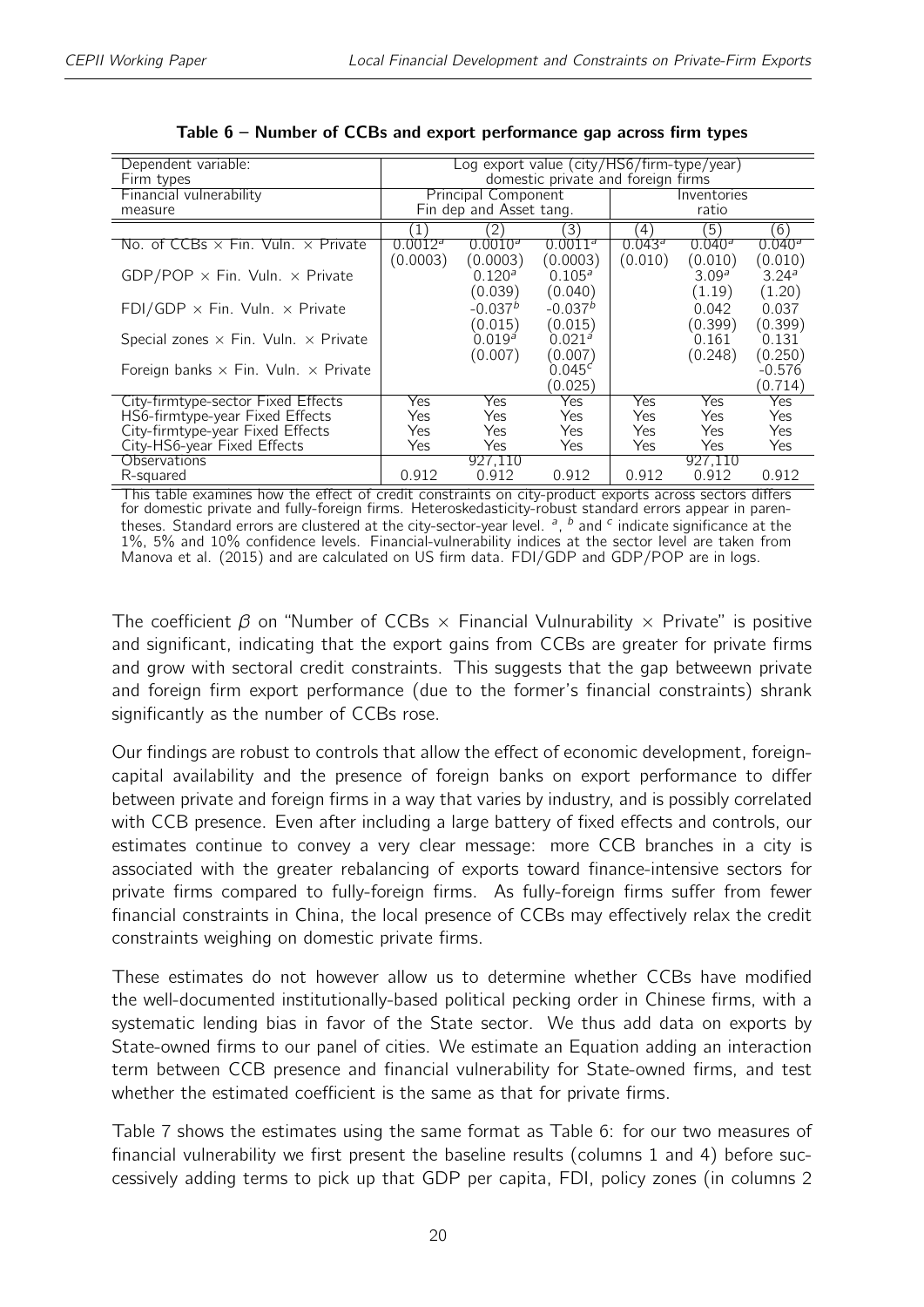| Dependent variable:<br>Firm types                  | Log export value (city/HS6/firm-type/year)<br>domestic private, State-owned and foreign firms |                                   |                                 |                            |                               |                               |  |
|----------------------------------------------------|-----------------------------------------------------------------------------------------------|-----------------------------------|---------------------------------|----------------------------|-------------------------------|-------------------------------|--|
| Financial-vulnerability                            |                                                                                               | <b>Principal Component</b>        |                                 | Inventories                |                               |                               |  |
| measure                                            |                                                                                               | Fin dep and Asset tang.           |                                 |                            | ratio                         |                               |  |
|                                                    | $\mathbf{1}$                                                                                  | $^{(2)}$                          | (3)                             | (4)                        | (5)                           | (6)                           |  |
| No. of CCBs $\times$ Fin. Vuln. $\times$ Private   | 0.00092 <sup>a</sup><br>(0.00026)                                                             | 0.00071 <sup>a</sup><br>(0.00027) | $0.00071^a$<br>(0.00027)        | $0.033^{a}$<br>(0.0087)    | $0.023^{b}$<br>(0.0090)       | $0.022^{b}$<br>(0.0090)       |  |
| No. of CCBs $\times$ Fin. Vuln. $\times$ State     | $0.0014^a$<br>(0.0003)                                                                        | 0.0011 <sup>a</sup><br>(0.0003)   | 0.0011 <sup>a</sup><br>(0.0003) | $0.054^{\circ}$<br>(0.008) | $0.040^{\circ}$<br>(0.008)    | $0.040^{\circ}$<br>(0.008)    |  |
| GDP/POP $\times$ Fin. Vuln. $\times$ Private       |                                                                                               | $0.0774^{b}$<br>(0.0325)          | 0.0736 <sup>b</sup><br>(0.0328) |                            | 3.218 <sup>a</sup><br>(1.076) | 3.381 <sup>a</sup><br>(1.078) |  |
| FDI/GDP $\times$ Fin. Vuln. $\times$ Private       |                                                                                               | $-0.0244^{b}$<br>(0.0108)         | $-0.0243^{b}$<br>(0.0108)       |                            | 0.120<br>(0.307)              | 0.123<br>(0.307)              |  |
| Special zones $\times$ Fin. Vuln. $\times$ Private |                                                                                               | $0.015^{b}$<br>(0.0059)           | $0.0155^a$<br>(0.0060)          |                            | $0.486^{b}$<br>(0.213)        | $0.444^{b}$<br>(0.217)        |  |
| Foreign banks $\times$ Fin. Vuln. $\times$ Private |                                                                                               |                                   | 0.0251<br>(0.0209)              |                            |                               | $-0.733$<br>(0.646)           |  |
| GDP/POP $\times$ Fin. Vuln. $\times$ State         |                                                                                               | $-0.0216$<br>(0.0250)             | $-0.0248$<br>(0.0251)           |                            | 0.492<br>(0.849)              | 0.496<br>(0.850)              |  |
| FDI/GDP $\times$ Fin. Vuln. $\times$ State         |                                                                                               | $-0.018a$<br>(0.011)              | $-0.018a$<br>(0.011)            |                            | 0.284<br>(0.299)              | 0.280<br>(0.299)              |  |
| Special zones $\times$ Fin. Vuln. $\times$ State   |                                                                                               | 0.026 <sup>a</sup><br>(0.006)     | 0.027 <sup>a</sup><br>(0.006)   |                            | 0.803 <sup>a</sup><br>(0.188) | 0.808 <sup>a</sup><br>(0.190) |  |
| Foreign banks $\times$ Fin. Vuln. $\times$ State   |                                                                                               |                                   | $0.0345^{4}$<br>(0.0192)        |                            |                               | 0.156<br>(0.571)              |  |
| City-firm-type-sector Fixed Effects                | Yes                                                                                           | Yes                               | Yes                             | Yes                        | Yes                           | Yes                           |  |
| HS6-firm-type-year Fixed Effects                   | Yes                                                                                           | Yes                               | Yes                             | Yes                        | Yes                           | Yes                           |  |
| City-firm-type-year Fixed Effects                  | Yes                                                                                           | Yes                               | Yes                             | Yes                        | Yes                           | Yes                           |  |
| City-HS6-year Fixed Effects                        | Yes                                                                                           | <b>Yes</b>                        | Yes                             | Yes                        | Yes                           | Yes                           |  |
| <b>Observations</b>                                |                                                                                               | 2,334,529                         |                                 |                            | 2,334,529                     |                               |  |
| R-squared                                          | 0.880                                                                                         | 0.880                             | 0.880                           | 0.880                      | 0.880                         | 0.880                         |  |
| F-Test $\beta$ Private = $\beta$ State             | 5.31                                                                                          | 2.75                              | 2.76                            | 8.77                       | 5.41                          | 5.98                          |  |
| Proba F                                            | 0.02                                                                                          | 0.097                             | 0.097                           | 0.003                      | 0.02                          | 0.015                         |  |

<span id="page-20-0"></span>Table 7 – Number of CCBs and the export-performance gap by firm type: adding State firms

This table considers how the effect of credit constraints on city-product exports across sectors differs for domestic private and fully-foreign firms. Heteroskedasticity-robust standard errors appear in parentheses. Standard errors are clustered at the city-sector-year level.  $a$ ,  $b$  and  $c$  indicate significance at the 1%, 5% and 10% confidence levels. Financial-vulnerability indices at the sector level are taken from Manova et al. (2015) and are calculated on US firm data. The F-test at the foot of each column tests the equality of the estimated coefficients on the No. of CCBs  $\times$  Fin. Vuln. for domestic private and State-owned firms. The probabilities (below 0.1) indicate that this equality is rejected at the 10% confidence level. FDI/GDP and GDP/POP are in logs.

and 5) and foreign bank operations (in columns 3 and 6) vary by firm ownership in a way that is proportional to the sectoral financial sensitivity to credit constraints. Adding information on State-owned firms does not modify the previous estimates of the inter-actions for private firms.<sup>[20](#page-2-0)</sup> The coefficient on the interaction term between Number of CCBs and Financial Vulnerability for State-owned firms is positive and significant in all specifications: as local CCB presence rises there is a greater propensity for State-owned firms compared to fully-foreign firms to reallocate their export activity to sectors with greater capital requirements, suggesting a relatively improved financial access for State firms.

The F-tests at the foot of the columns indicate that we reject (at the 10% confidence level) the null hypothesis that the coefficients are equal for private firms and State-owned

<sup>&</sup>lt;sup>20</sup>Adding data for State-owned firms affects the estimates of the City-HS6 product-year fixed effects that are now identified using export flows from the three ownership types.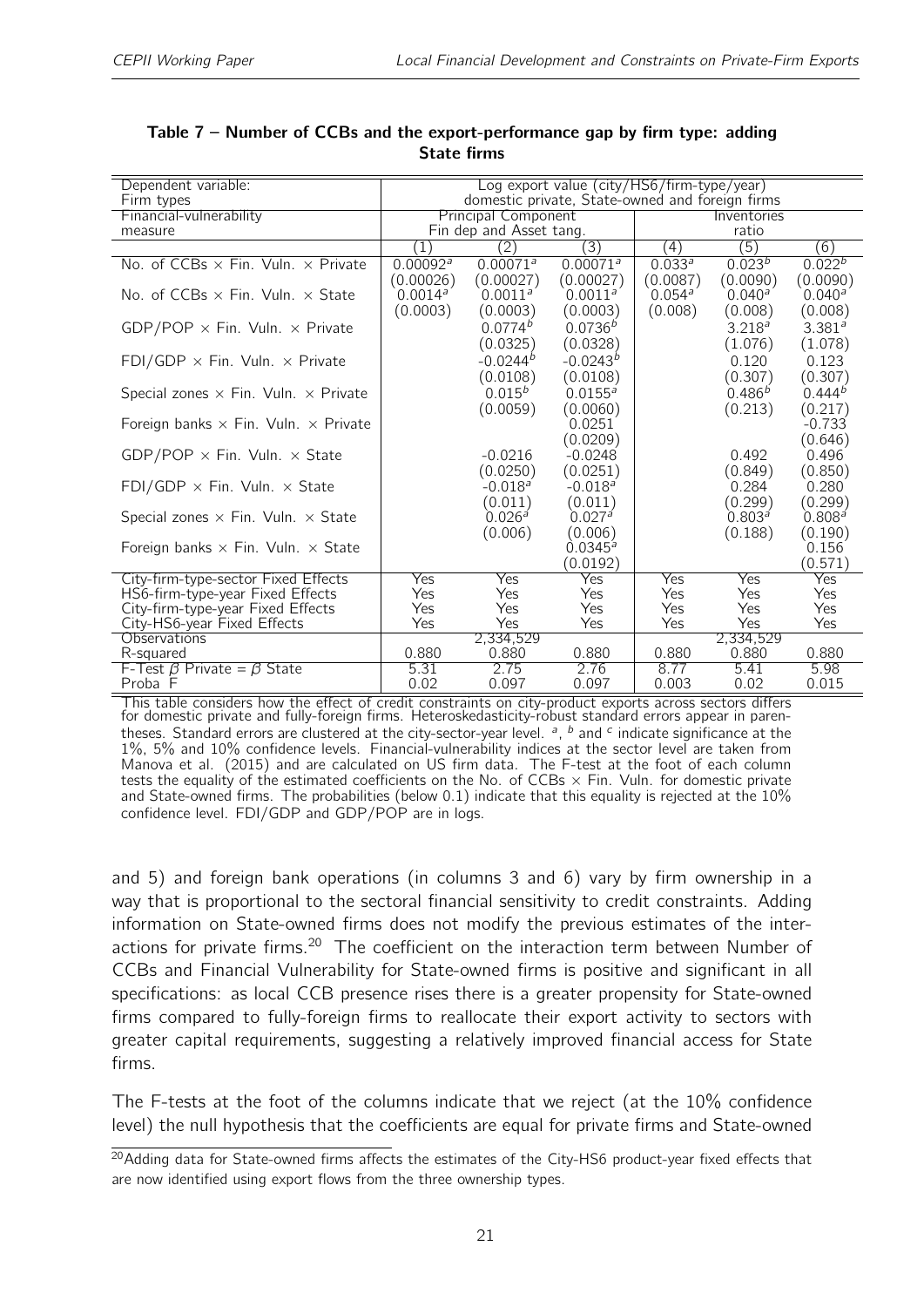firms, so that if anything the systematic discrimination of private firms relative to Stateowned firms has risen with CCB development. This continues to hold when we account for heterogeneity in macro-economic conditions (per capita GDP, FDI etc.) in the following columns. State-owned firms appear to enjoy a greater advantage over private firms in finance-dependent sectors as CCBs expand.

Our conclusions are thus mixed. On the one hand the development of CCBs has relaxed the financial constraints weighing on local private firms and alleviated the restraining effect of China's domestic financial-market inefficiency on domestic private firm exports. This evolution has reduced the systematic advantage of foreign-owned firms over domestic private firms in export markets, as the former can access foreign capital markets or tap into funding from their parent company. However, when gauged against State-owned firms, the relative situation of private firms has not improved and has even deteriorated. The growing presence of CCBs has been shown to produce an export-growth bias in favor of financially-vulnerable sectors which is greater for State-owned firms compared to other firm types, including domestic private firms. This casts doubt on the capacity of CCBs alone to resolve the problem of capital misallocation in China.

#### 5. Conclusion

This paper has investigated the extent to which the development of city commercial banks (CCBs) has contributed to the reduction of financial distortions in China. We first look at the export patterns of 260 Chinese cities between 1997 and 2012 and confirm that domestic private firms systematically under-perform compared to foreign affiliates in financially more vulnerable sectors, in line with lending discrimination against domestic private firms. Despite being the main engine of China's rapid economic growth, domestic private firms have difficulties in borrowing from the national State-owned banks that dominate China's banking sector. We show that the restrictions from China's domestic financial-market inefficiency on domestic private firm exports falls with the development of a new type of financial institutions: city commercial banks. We find that the number of CCB branches raises domestic private firm exports disproportionately more in financially-dependent sectors, suggesting that local bank development has helped lift constraints on private firm exports. The local presence of CCBs is furthermore associated with a more pronounced rebalancing of exports toward finance-intensive sectors for private firms compared to fullyforeign firms (considered here as the "unconstrained' reference group) suggesting that CCB development has reduced the disadvantage of domestic private firms over foreignowned firms in export markets related to the former's greater financial exclusion. We do however also find that private firm exports fell relative to those of State-owned firms, casting doubt on the capacity CCBs to put an end to the systematic lending bias in favor of the State sector in China.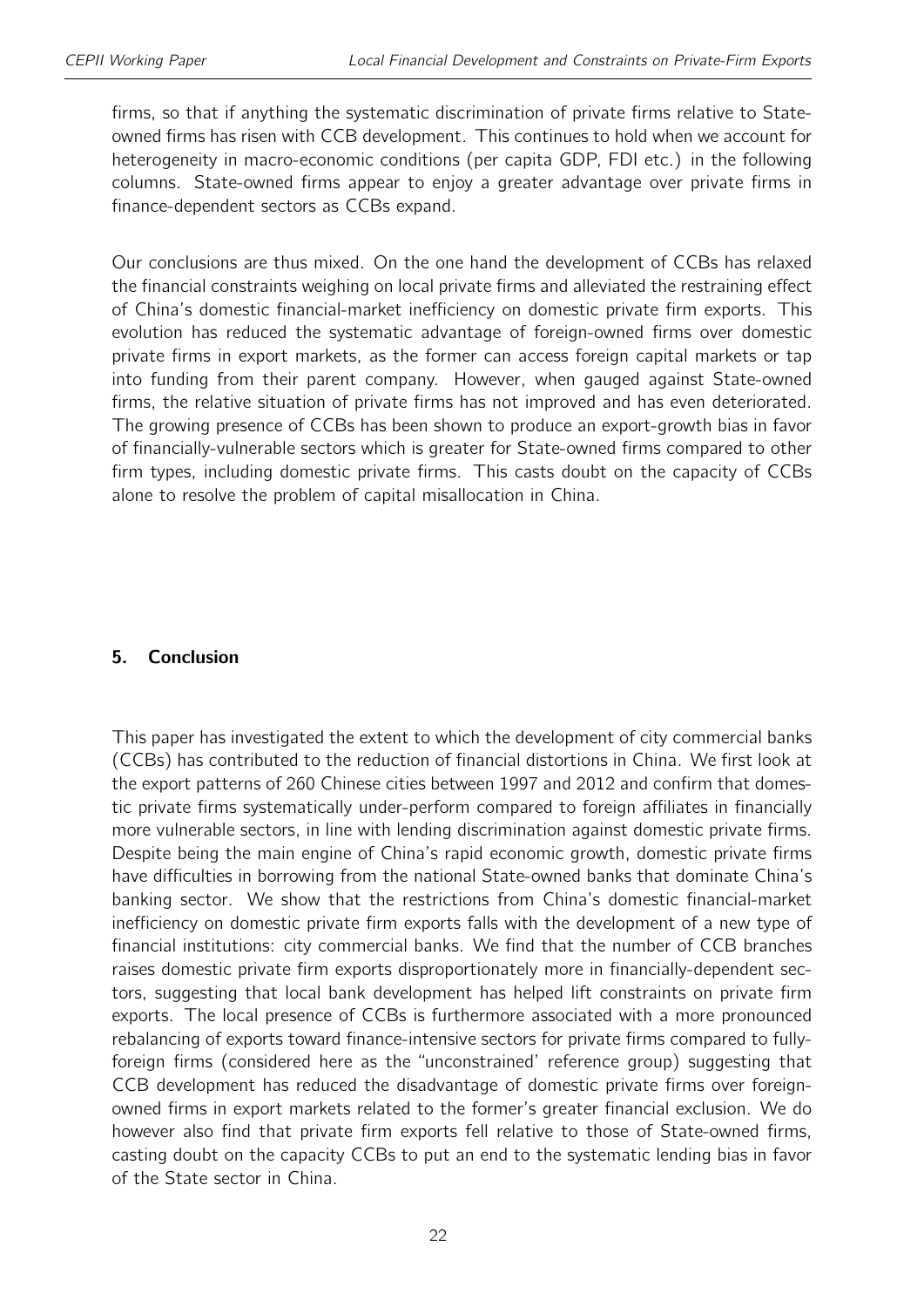#### 6. References

Allen, Franklin, Jun Qian, and Meijun Qian, 2005, Law, finance and economic growth in China, Journal of Financial Economics, 77, 57-116.

Ariff Mohammed and Luc Can, 2008, Cost and profit efficiency of Chinese banks: A non-parametric analysis, China Economic Review, 19, 260-273

Beck, Thorsten, 2002, Financial Development and International Trade: Is There a Link?, Journal of International Economics, 57, 107-131.

Berger, Allen N., Iftekhar Hasan and Mingming Zhou, 2009, Bank ownership and efficiency in China: What will happen in the world's largest nation?, Journal of Banking and Finance, 33, 113-130

Brandt, Loren, Trevor Tombe, and Xiaodong Zhu, 2013, Factor Market Distortions across Time, Space, and Sectors in China, Review of Economic Dynamics, 16, 39-58.

Chaney, Thomas, 2016, Liquidity Constrained Exporters, Journal of Economic Dynamics and Control, forthcoming.

Chen, Yong Li and Jie Zhang, 2016, The bank-firm relationship: Helping or grabbing?, International Review of Economics and Finance, 42, 385-403

Claessens, Stijn and Luc Laeven, 2003, Financial Development, Property Rights, and Growth, Journal of Finance, 58, 2401-2436.

Dollar, David, and Shang-Jin Wei, 2007, (Das wasted) kapital: firm ownership and investment efficiency in China. NBER Working Paper 1303.

Fafchamps Marcel and Matthias Schündeln, 2013, Local financial development and firm performance: Evidence from Morocco, Journal of Development Economics, 103, 15-28.

Ferri, Giovanni, 2009, Are new tigers supplanting old Mammoths in China's banking system? Evidence from a sample of city commercial banks, Journal of Banking and Finance, 33, 131-40.

Ferri, Giovanni, 2003, Corporate governance in banking and economic performance - Future options for PRC. Asian Development Bank Institute Discussion Paper No. 3.

Firth Michael, Chen Lin , Ping Liu, and Sonia M. L. Wong, 2009, Inside the black box: bank credit allocation in China's private sector, Journal of Banking and Finance, 33, 1144-55.

Fu Xiaoqing (Maggie) and Shelagh Heffernan, 2009, The effects of reform on China's bank structure and performance, Journal of Banking and Finance, 33, 39-52.

Girardin Eric and Xie Ping, 1997, Urban Credit Co-operatives in China, OECD Development Centre Working Paper No. 125.

Guariglia, Alessandra and Sandra Poncet, 2008, Could financial distortions be no impediment to economic growth after all? Evidence from China, Journal of Comparative Economics, 36, 633-657.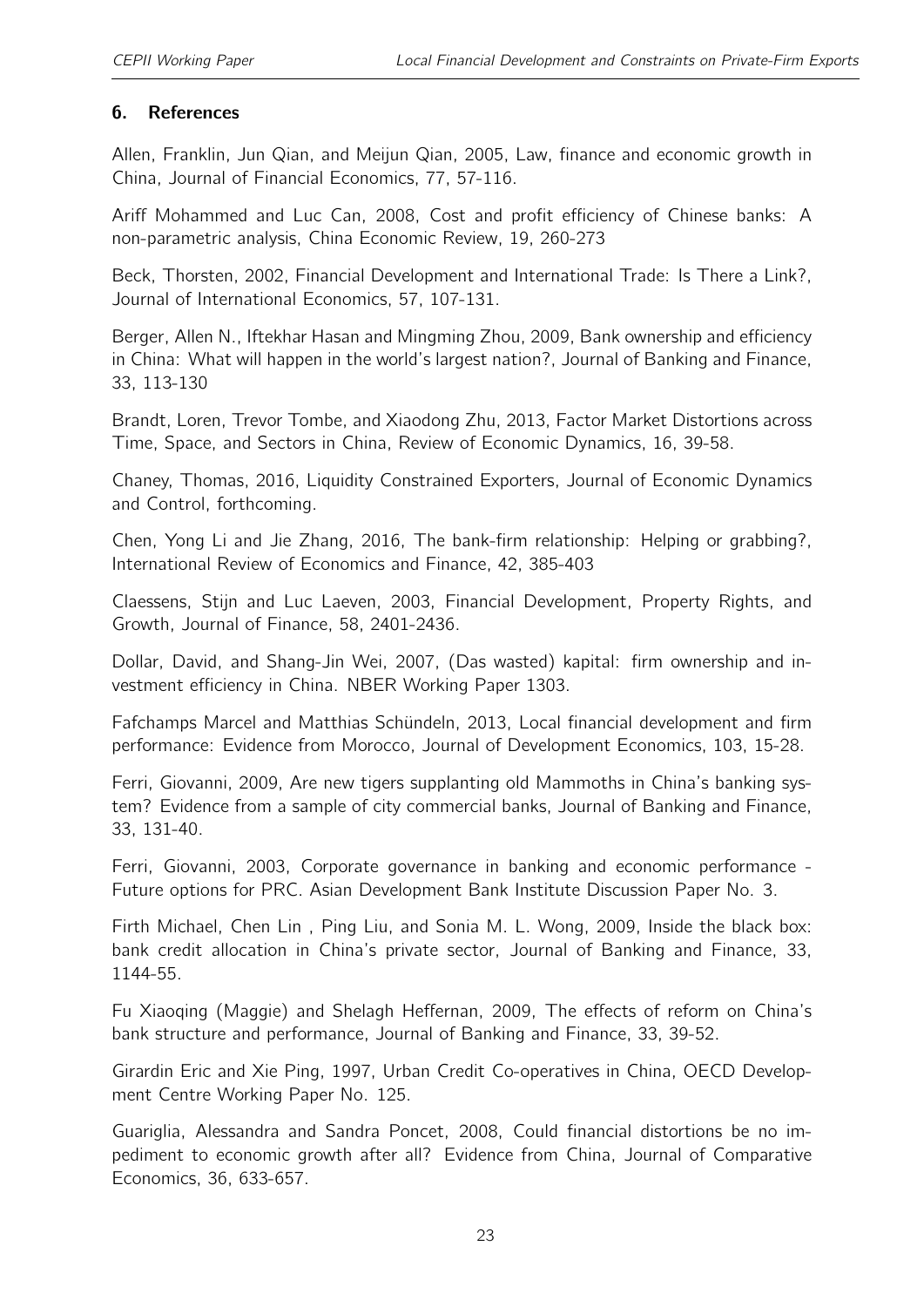Guiso Luigi, Paola Sapienza and Luigi Zingales, 2004, Does Local Financial Development Matter?, Quarterly Journal of Economics, 119, 929-969.

Harrison, Ann, Inessa Love, and Margharet McMillan, 2004, Global Capital Flows and Financing Constraints, Journal of Development Economics 75, 269-301.

Kendall Jake, 2012, Local financial development and growth, Journal of Banking and Finance, 36, 1548-1562.

Hsieh, Chang-Tai, and Peter J. Klenow, 2009, Misallocation and Manufacturing TFP in China and India, Quarterly Journal of Economics, 124, 1403-1448.

Huang, Yasheng, 2003, Selling China. Cambridge University Press.

Jarreau, Joachim, and Sandra Poncet, 2014, Credit constraints, firm ownership and the structure of exports in China, International Economics, 139, 152-173

Khandelwal, Amit, Peter Schott, and Shang-Jin Wei, 2013, Trade Liberalization and Embedded Institutional Reform: Evidence from Chinese Exporters, American Economic Review, 103, 2169-2195.

Kroszner Randal, Luc Laeven and Daniela Klingebiel, 2007, Banking Crises, Financial Dependence, and Growth, Journal of Financial Economics, 84, 187-228.

Lai, Tat-kei, Zhenjie Qian and Luhang Wang, 2016, WTO accession, foreign bank entry, and the productivity of Chinese manufacturing firms, Journal of Comparative Economics, 44, 326-342.

Laurenceson, James and Fengming Qin, 2008, Has minority foreign investment in China's banks improved their cost efficiency?, East Asia Economic Research Group Discussion Paper No. 13, School of Economics, University of Queensland, Brisbane.

Lin Justin Y., Xifang Sun and Harry X. Wu, 2015, Banking structure and industrial growth: Evidence from China, Journal of Banking and Finance, 58, 131-143.

Lin, Huidan, 2011, Foreign bank entry and firms' access to bank credit: evidence from China, Journal of Banking and Finance, 35, 1000-1010.

Lin, Xiaochi and Yi Zhang, 2009, Bank ownership reform and bank performance in China, Journal of Banking and Finance, 33, 20-29.

Manova, Kalina, 2013, Credit Constraints, Heterogeneous Firms and International Trade, Review of Economic Studies, 80, 711-744.

Manova, Kalina, Shang-Jin Wei, and Zhiwei Zhang, 2015, Firm Exports and Multinational Activity under Credit Constraints, Review of Economics and Statistics, 97, 574-588.

Martin, Michael F., 2012, China's Banking System: Issues for Congress, Congressional Research Service Report for Congress.

Moulton, Brent R., 1990, An Illustration of a Pitfall in Estimating the Effects of Aggregate Variables on Micro Units, Review of Economics and Statistics, 72, 334-38.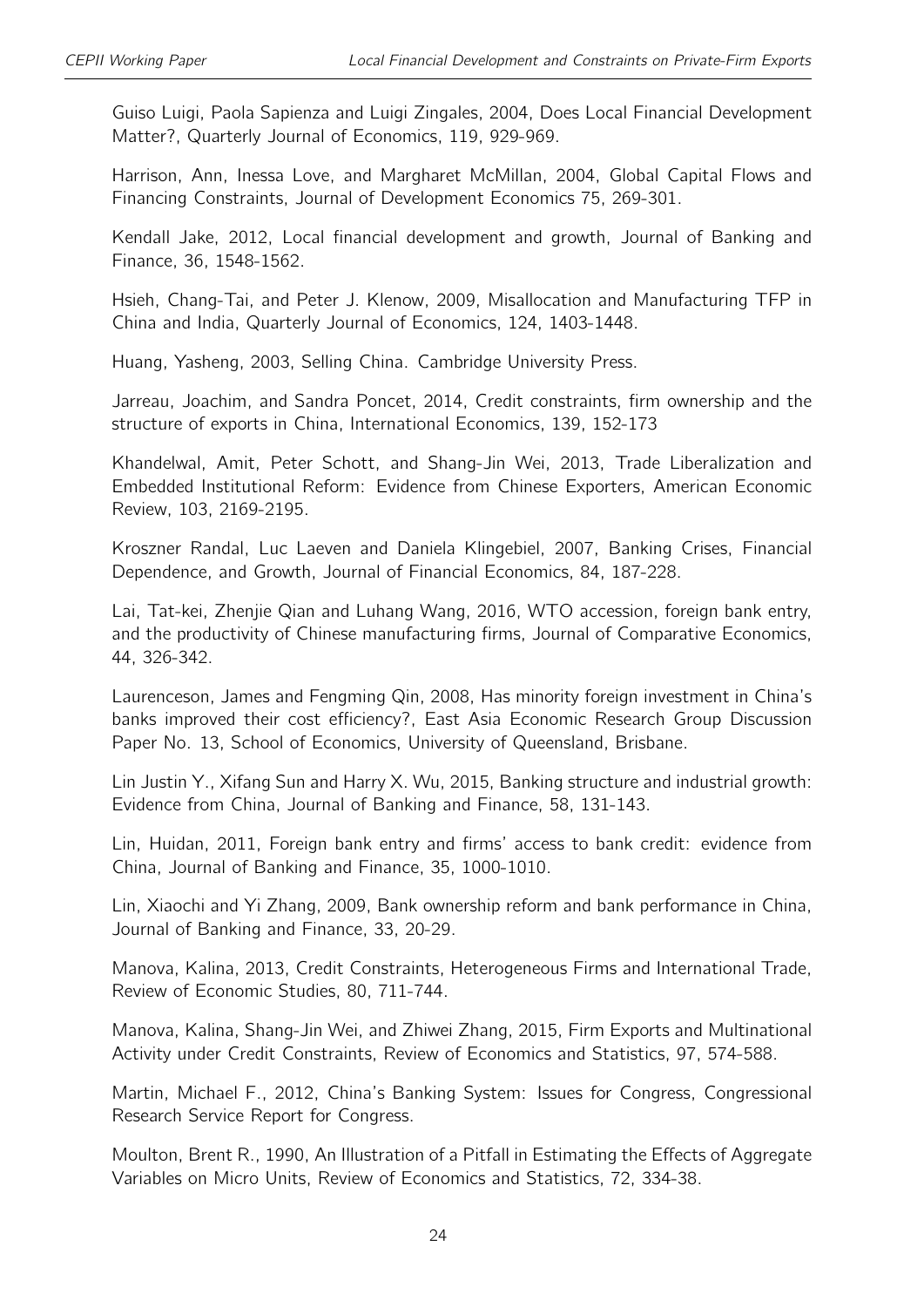Park, Albert and Kaja Sehrt, 2001, Tests of financial intermediation and banking reforms in China, Journal of Comparative Economics, 29, 608-44.

Podpiera, Richard, 2006, Progress in China's Banking Sector Reform: Has Bank Behavior Changed?, IMF Working Paper WP/06/71.

Raddatz, Claudio, 2006, Liquidity Needs and Vulnerability to Financial Underdevelopment, Journal of Financial Economics, 80, 677-722.

Rajan, Raghuram, and Luigi Zingales, 1998, Financial Dependence and Growth, American Economic Review, 88, 559-586.

Song, Zheng, Kjetil Storesletten and Fabrizio Zilibotti, 2011, Growing Like China, American Economic Review, 101, 196-233.

Wang Jin, 2013, The Economic Impact of Special Economic Zones: Evidence from Chinese Municipalities, Journal of Development Economics, 101, 133-147.

Wang Chunyang, 2015, Crony Banking and Local Growth in China, mimeo, Peking University.

Zhang Dayong, Jing Cai, David G. Dickinson and Ali M. Kutan, 2016, Non-performing loans, moral hazard and regulation of the Chinese commercial banking system, Journal of Banking and Finance, 63, 48-60.

Zhu, Jigao, Pingui Rao and Mingming Bao, 2012, Shareholding Structure, Credit Behavior and Bank Performance: Empirical Evidence from China's city commercial banks, Journal of Financial Research (in Chinese), 7, 31-47.

## <span id="page-24-0"></span>7. Appendix

|                           | <b>Financial</b><br>dependence | Asset<br>tangibility        | <b>First Principal Component</b><br>Fin. dep and Asset tang. |
|---------------------------|--------------------------------|-----------------------------|--------------------------------------------------------------|
| Financial dependence      |                                |                             |                                                              |
| Asset tangibility         | $-0.12$<br>(0.50)              |                             |                                                              |
| First Principal component | 0.81                           | $-0.68$                     |                                                              |
| Inventories ratio         | (0.01)<br>$-0.23$<br>(0.17)    | (0.01)<br>$-0.64$<br>(0.01) | 0.21<br>0.22                                                 |

#### Table A-1 – Correlations between industry-level financial vulnerability

This table shows the correlation between the various measures of sectoral financial vulnerability. The coefficients are calculated across the 36 sectors. The significance levels appear in parentheses.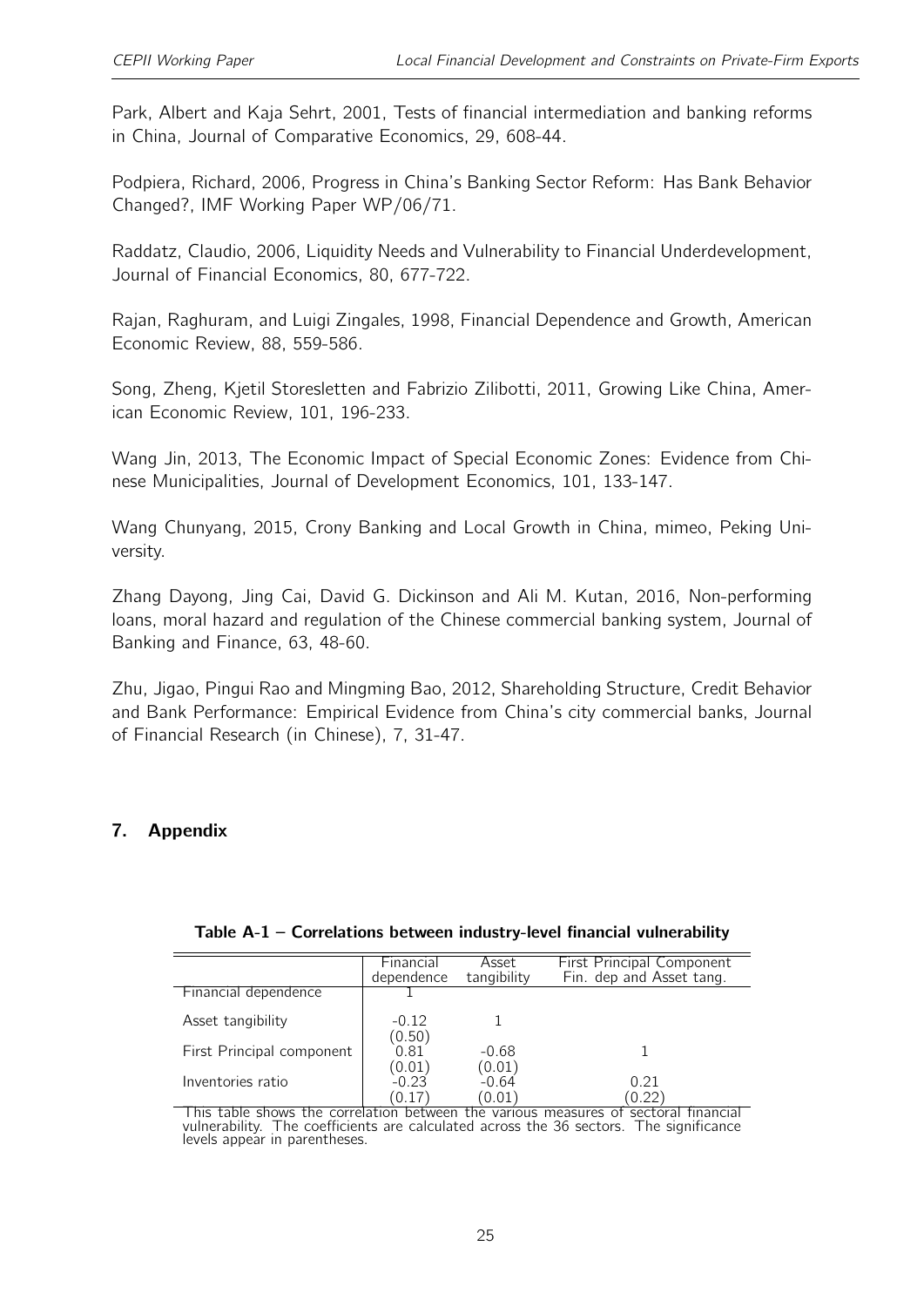| Dependent variable:                         | Log export value (city/HS6/firm-type/year) |                    |                       |                       |
|---------------------------------------------|--------------------------------------------|--------------------|-----------------------|-----------------------|
|                                             |                                            |                    | '3)                   | 4                     |
| Fin. dep. $\times$ Domestic Private Firms   | $-0.7503$                                  | $-0.750a$          | $-0.791$ <sup>a</sup> | $-0.791$ <sup>a</sup> |
|                                             | (0.255)                                    | (0.255)            | (0.282)               | (0.282)               |
| Fin. dep. $\times$ Joint-Ventures           | $-0.238$                                   | $-0.238$           | $-0.229$              | $-0.229$              |
|                                             | (0.180)                                    | (0.180)            | (0.174)               | (0.174)               |
| Fin. dep. $\times$ State-owned Firms        |                                            |                    | $-0.692b$             | $-0.692b$             |
|                                             |                                            |                    | (0.316)               | (0.316)               |
| Asset Tang. $\times$ Domestic Private Firms | 2.591 <sup>a</sup>                         | 2.591 <sup>a</sup> | $2.333^{a}$           | $2.333^{a}$           |
|                                             | (0.593)                                    | (0.593)            | (0.671)               | (0.671)               |
| Asset Tang. x Joint-Ventures                | $1.631^{b}$                                | 1.631 <sup>b</sup> | $1.645^{b}$           | $1.645^{b}$           |
|                                             | (0.732)                                    | (0.732)            | (0.690)               | (0.690)               |
| Asset Tang $\times$ State-owned Firms       |                                            |                    | 1.785c                | 1.785 <sup>c</sup>    |
|                                             |                                            |                    | (0.927)               | (0.927)               |
| City-firm type-year Fixed Effects           | Yes                                        | Yes.               | Yes                   | Yes                   |
| City-HS6-year Fixed Effects                 | Yes.                                       | Yes                | Yes                   | Yes                   |
| Observations                                | 1,729,818                                  | 1,729,818          | 3,291,010             | 3,291,010             |
| R-squared                                   | 0.695                                      | 0.695              | 0.681                 | 0.681                 |

| Table A-2 – Firm-ownership types and export-structure distortions: comparison with |  |
|------------------------------------------------------------------------------------|--|
| respect to fully-foreign firms                                                     |  |

This table examines how the effect of credit constraints on city-product exports across sectors differs for fully-foreign firms and other firm types. In Columns (1) and (2), domestic private firms and JVs are compared to fully-foreign firms. Columns (3) and (4) further consider State-owned firms together with domestic private firms and JVs, and compare these to fully-foreign firms. Heteroskedasticity-robust standard errors appear in parentheses. Standard errors are clustered at the sector level.  $a, b$  and  $c$ indicate significance at the 1%, 5% and 10% confidence levels. Financial-vulnerability indices at the sector level come from Manova et al. (2015) and are calculated on US firm data.

<span id="page-25-0"></span>

Figure A-1 – The development of city commercial banks over time

Source: Official website of China's Banking Regulatory Commission (http://www.cbrc.gov.cn/)).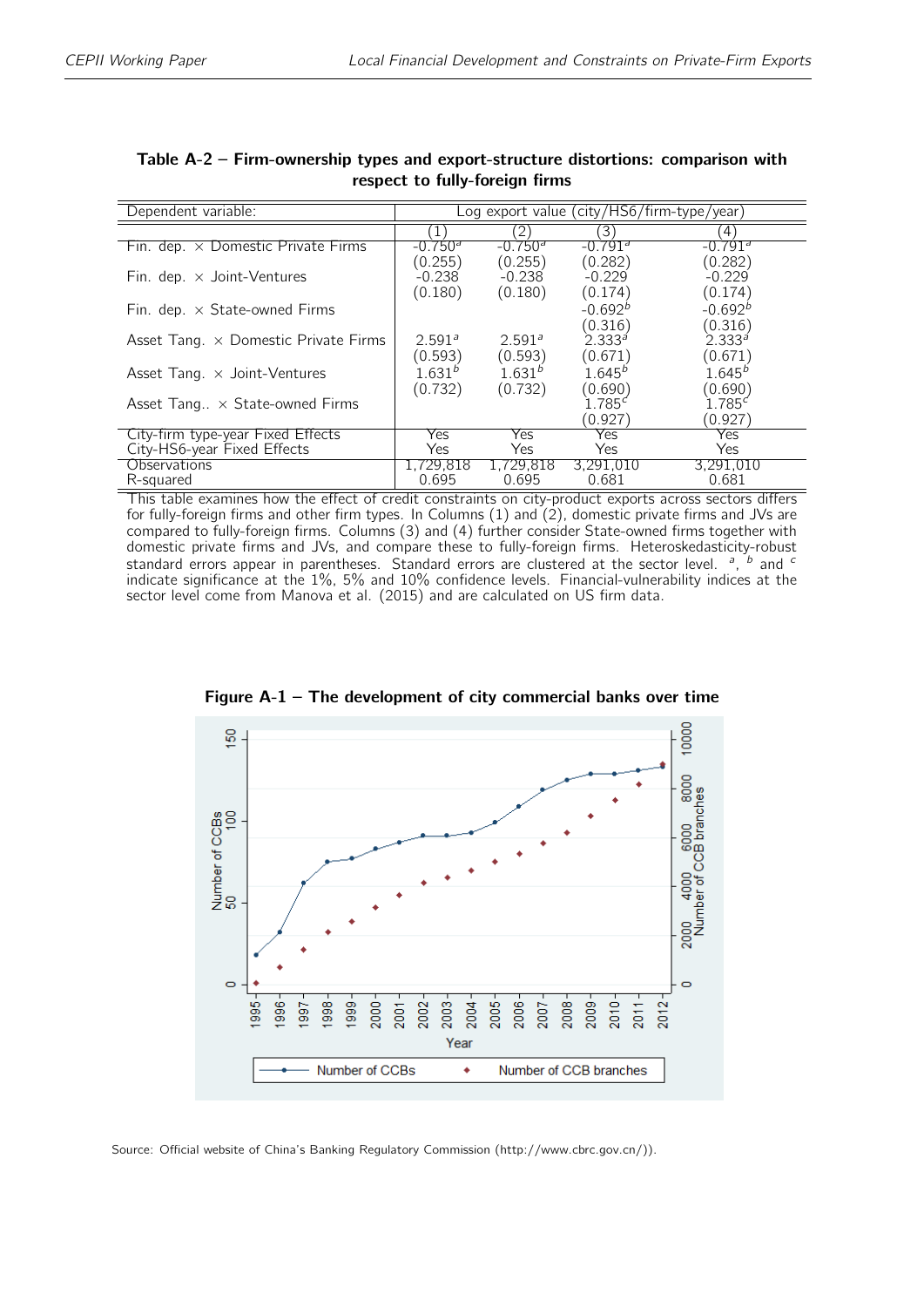<span id="page-26-0"></span>

Figure A-2 – The number of city commercial bank branches in 1997

Source: The official website of China's Banking Regulatory Commission (http://www.cbrc.gov.cn/)).



Figure A-3 – The number of city commercial bank branches in 2002

Source: The official website of China's Banking Regulatory Commission (http://www.cbrc.gov.cn/)).